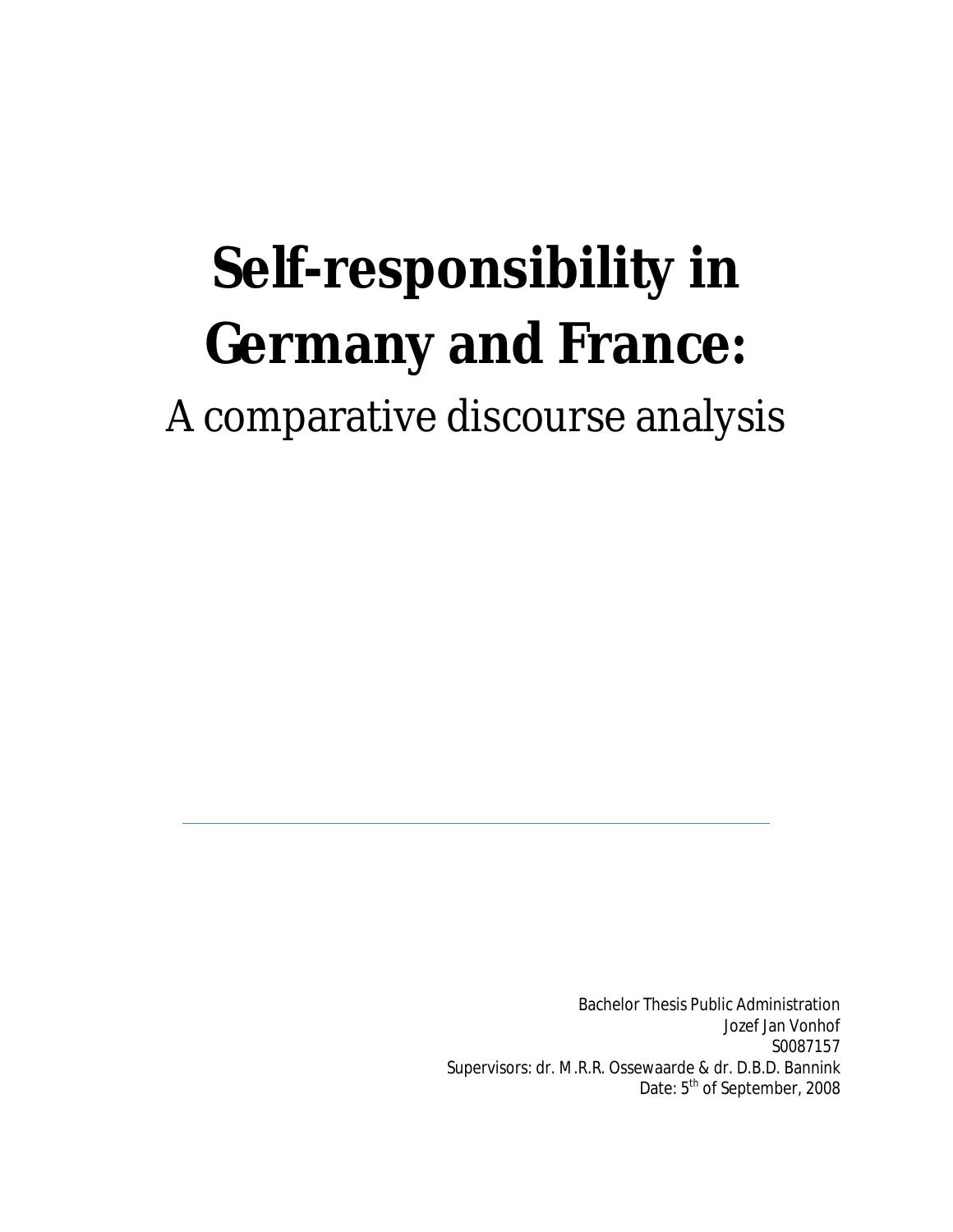## **Abstract**

Self-responsibility has been discussed in a wide variety of research, ranging from education to health care and social studies.

In this thesis the comparison has been made between the position of self-responsibility in German and French politics, and in particular the way that political parties address the topic in their manifestos. For this research the model of Ossewaarde (2006) has been used, classifying self-responsibility in the categories of *power*, *accountability*, *task*, and *virtue*.

The parties that have been chosen for analysis are three high-ranking parties from each country. In this analysis, this means that the parties have generated high results in government elections over the years from 2000 and up, or have received much publicity in this period.

The way in which the research has been conducted is in the form of a discourse analysis. This means that the views of the parties have been analyzed, interpreted and described in terms of the theory and following this, a conclusion has been drawn concerning the position of selfresponsibility in the both national cases.

In short, it seems that in Germany, citizens enjoy more self-responsibility, as the parties in that country address the topic in a more extensive and diverse manner than this is being done in France. The focus is on making arrangements to act responsibly for citizens, by creating opportunities of choice in for instance health care. Also there is a large manner of attention for stimulating citizens to enter into social groups. In France, the focus is mainly, and almost solely, on the creation of possibilities to act responsibly.

While the focus in this research has been on only three political parties per country in a certain period of time and using a specific theoretical framework, other results are possible if one of these parameters is altered. There are many variations to be made concerning these parameters, and thus a large amount of further research should be possible concerning this topic.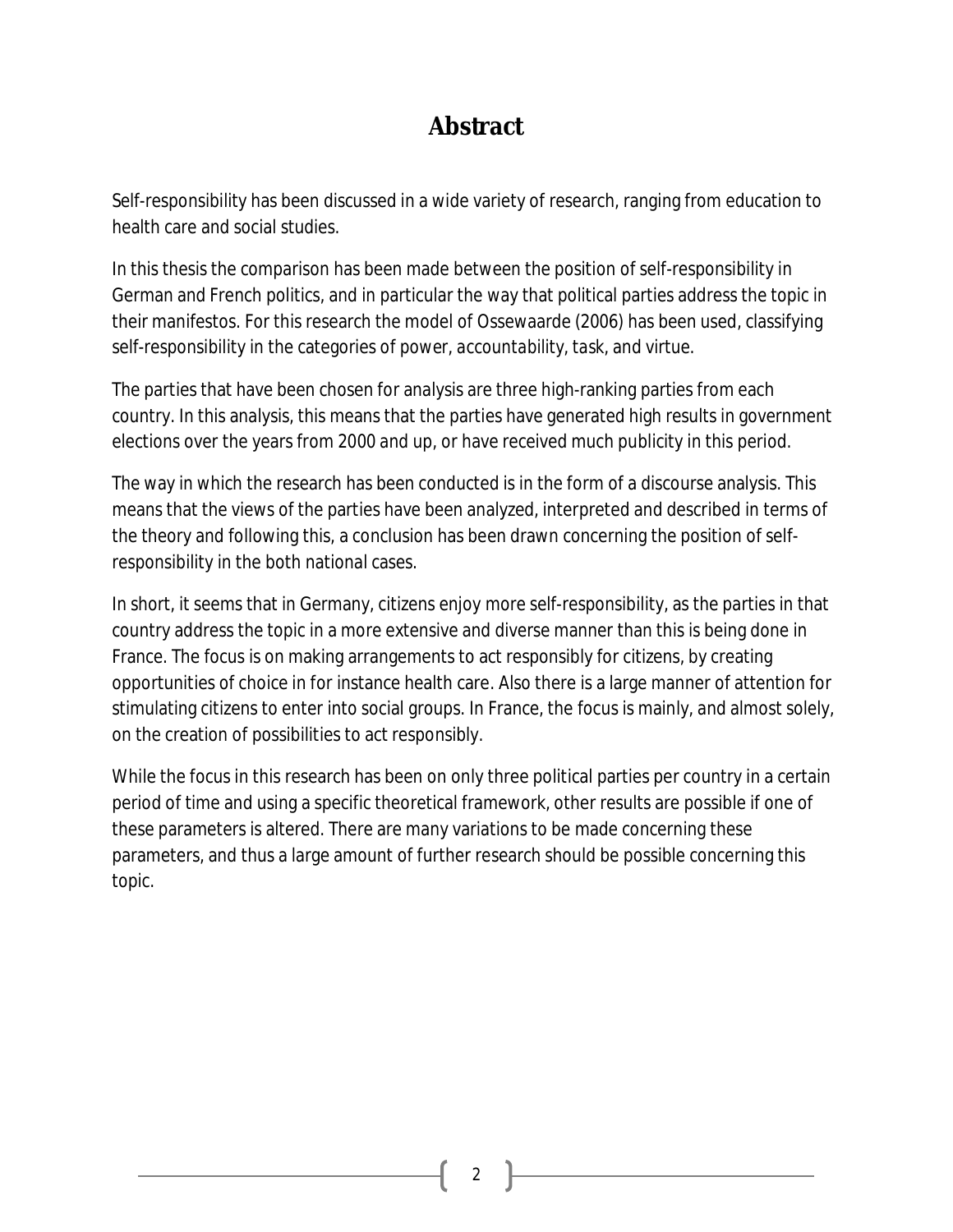# **Table of Contents**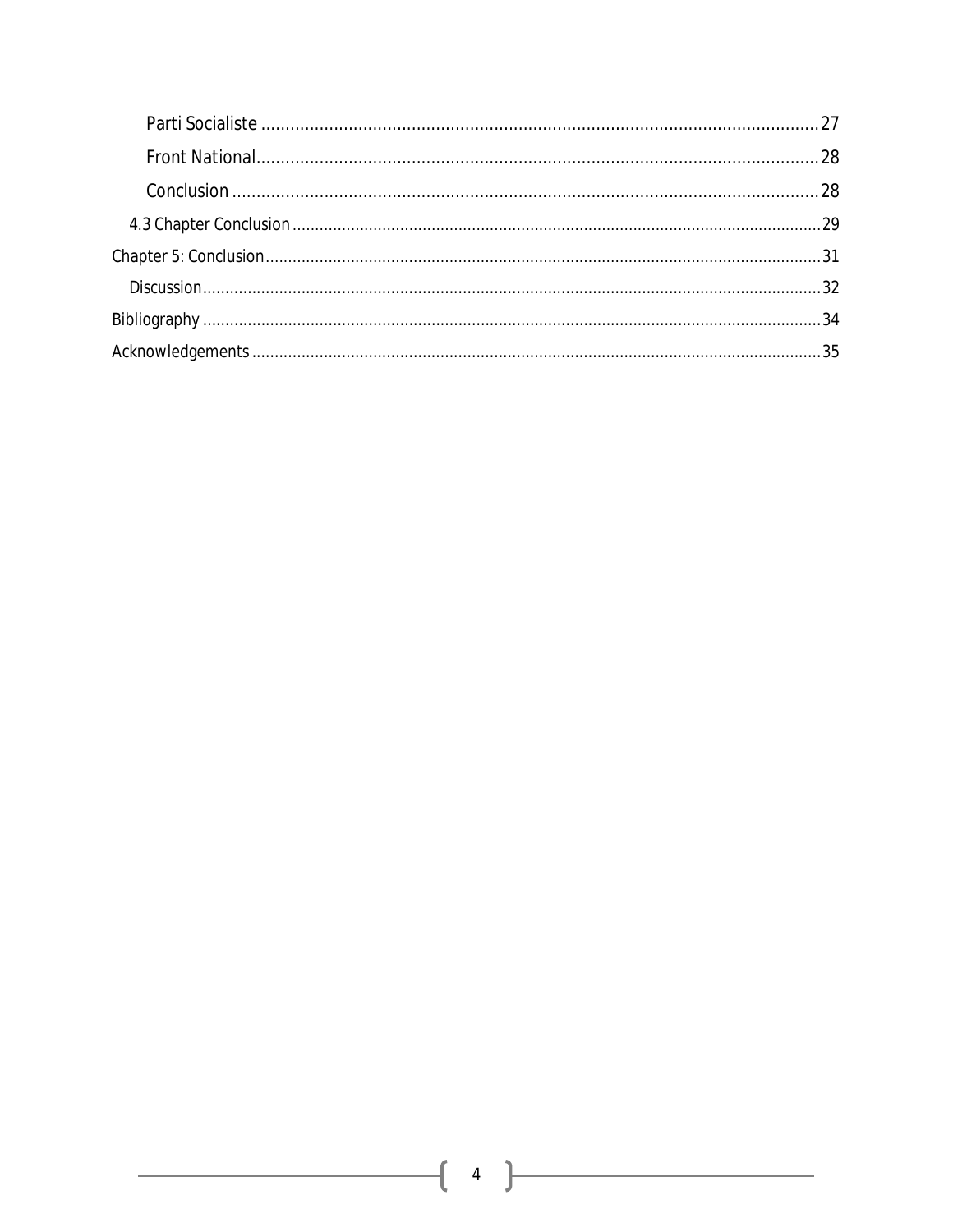# **Chapter 1: Introduction**

## *1.1 Motivation*

In the contemporary Dutch society, it said that the citizens enjoy more and more freedom and responsibility for how they behave. The state does not watch over them in all the aspects of their daily lives, but it leaves them free in a lot of these. The individual citizen has more freedom to organize his own life, without the government looking over his shoulder all the time to check if he is acting in the 'right' way. This situation is best described by the Dutch word *betuttelend*: the government knows best how people's lives should be organized and the individual freedom is reduced. But over the past few years, society in the Netherlands is developing a new form of welfare state in which the government is assumed to be slowly retreating from the personal lives of its citizens, with more individual freedom of choice and responsibility for its citizens. This societal movement can be described by the development of self-responsibility for the individual citizen. However, government has not retreated completely from the lives of the individual; some sectors will still have to be monitored closely such as security and defense.

In modern day, it is not just the national situation we have to consider, but also the wider, European, dimension. The Netherlands are one of the founders of the 'nation-state' we know as the European Union, and still the country has considerable influence on the European level. Because of this, it is an intriguing question to see if the developments that have taken place in Dutch society have spilled over into other member states of the European Union. Has the way of creating more freedoms for the individual citizen found enthusiasts in other European governments? And should this be the case, to what degree and in what ways have these ideas been implemented? These are interesting questions to review, as the European Union is becoming an ever closer, supranational, organization in which many matters of public governance and national organization are already becoming more and more harmonized to create a strong international federation.

As there are momentarily 27 member states in the European Union, it is almost an impossible task to compare all of them. Therefore I have chosen to examine the situation in the Netherlands as the basis for my comparative analysis, as it is my home nation and the selfresponsibility concept has been widely discussed. From the other member-states of the European Union I have selected Germany and France. The reason for this is that these nations are the largest and possibly most influential ones in the European Union, and I find it interesting to see how the most influential nations deal with these types of subjects.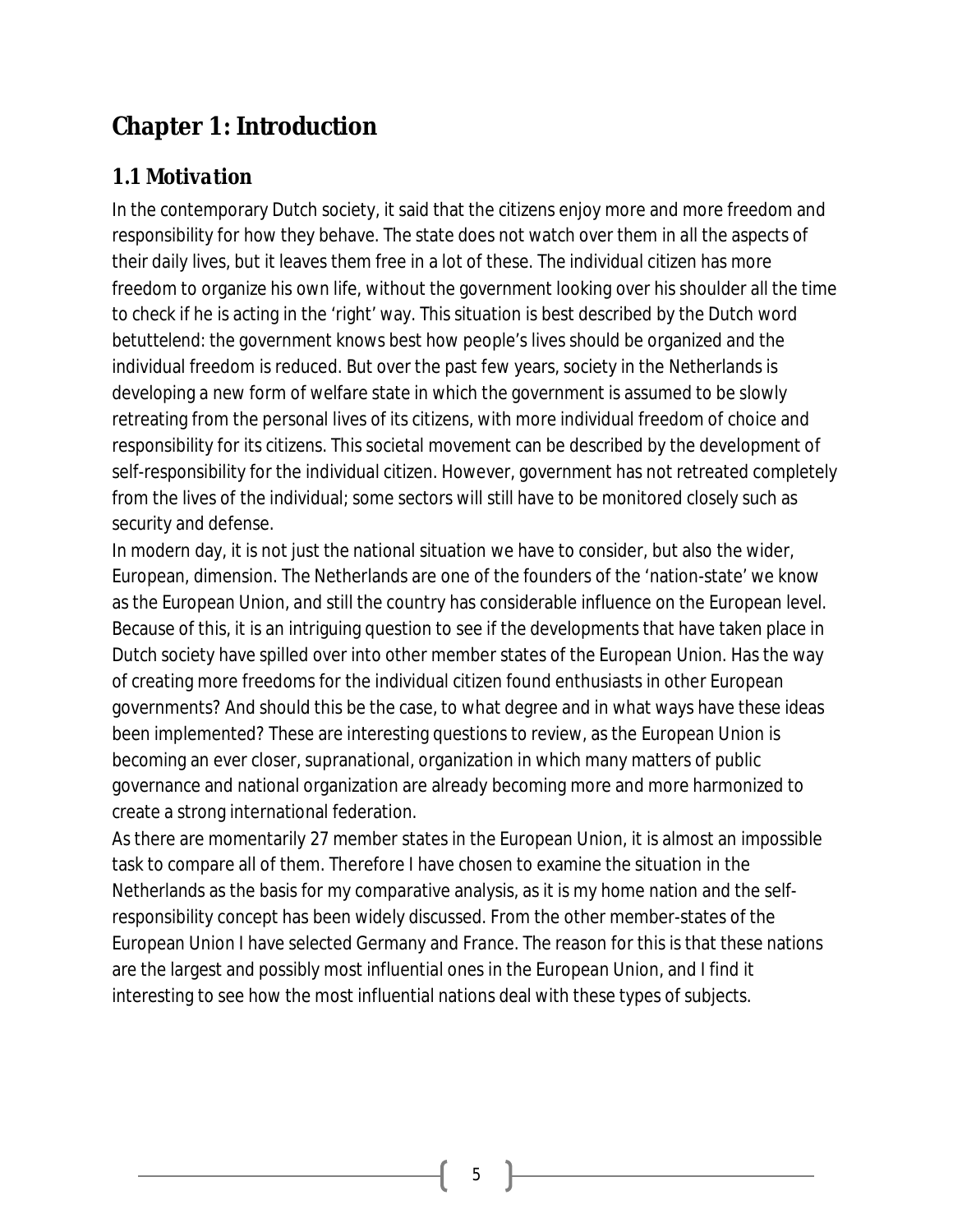## *1.2 Objective, problem definition and research questions*

The main objective of this thesis is to see if the self-responsibility that has taken shape in Dutch policy has also formed in other member states of the European Union. Because there are currently 27 member states within the European Union, it is an almost impossible task to review all of them. For this thesis I have therefore chosen to focus my attention on Germany and France, with the Dutch model being the basis for my comparison. My main research question in this thesis will therefore be:

**To what extent has the concept of self-responsibility for the individual citizen developed in German and French policy texts, compared to the Dutch model and each other?** 

The reason I have chosen to formulate my central research question in this way is that I will use the Dutch model as my starting point and thel other cases have to be compared to this model. On the other hand I believe it is interesting to see how the different societies have developed in the light of this concept and if there are any large differences or similarities to be noted between them.

To answer this main research question, the following questions have to be answered first:

- *1. What does self-responsibility mean and why is it important?*
- *2. In which forms can the concept be observed?*
- *3. How has the concept developed in the Netherlands?*
- *4. Which forms has the concept assumed in Germany and France?*
- *5. How can the different cases be compared and what are the main similarities and differences?*

To answer the questions posed I will have a look at theories and literature about selfresponsibility. The first three questions will be used to form the theoretical framework which will be used to analyze the several national cases and which will form the back-bone of my thesis. The data here will be based on literature concerning the concept of self-responsibility. To analyze the different national cases and thus to answer the fourth (and partly also the third) question, I will use political party. For the more theoretical part, being the theoretical framework and the methodology, I will use academic literature from the fields of political science and sociology. The fifth question will be answered by giving the most notable differences and similarities that stand out from the answers to the preceding four questions. After this I will present an overall conclusion about the development of the concept of selfresponsibility for the individual citizen in the studied national cases.

6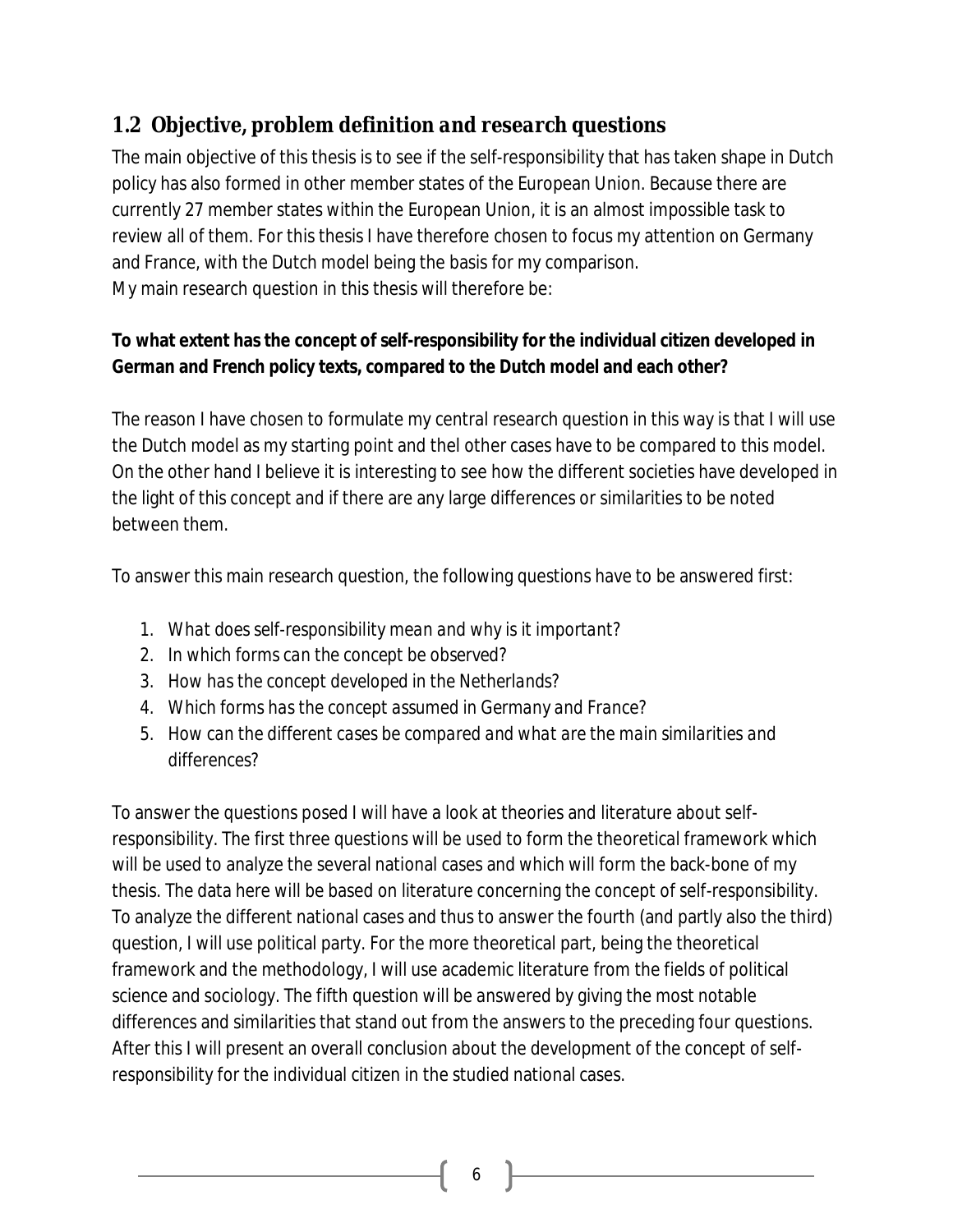The thesis will take the shape of a comparative literature study. This means that the empirical data will be gathered through a documentary analysis of literature published by the political parties of the several countries; there will be no interviews or other means of data gathering. These documents will be analyzed to form a comprehensive view of the concept of selfresponsibility and what forms and dimensions it can take in the nations that are being studied. I believe that this way of working in this thesis is the most appropriate one because it is hard to retrieve usable empirical data about this topic from interviews. The concept itself is not very well known by the public, and I believe that it is, in this case, best to see in what ways the national governments and their advisors (in the Netherlands, for instance the Council for Societal Development, Dutch: Raad voor de Maatschappelijke Ontwikkeling) have made plans to bestow more freedoms on the individual citizen and how they have eventually done this in practice.

The case of self-responsibility in the Netherlands will form the basic case of my analysis, to which I shall attempt to compare the situations in both Germany and France.

In the next chapter, I will lay out the theoretical framework that I will use in this thesis. The concept of self-responsibility will be explained, including its different shapes. In the third chapter, I will address the methodology by which I will conduct this research. The fourth chapter will contain the comparison between the nations analyzed and in the fifth chapter I will present my conclusions about the degree in which self-responsibility is used and promoted by the political parties under study.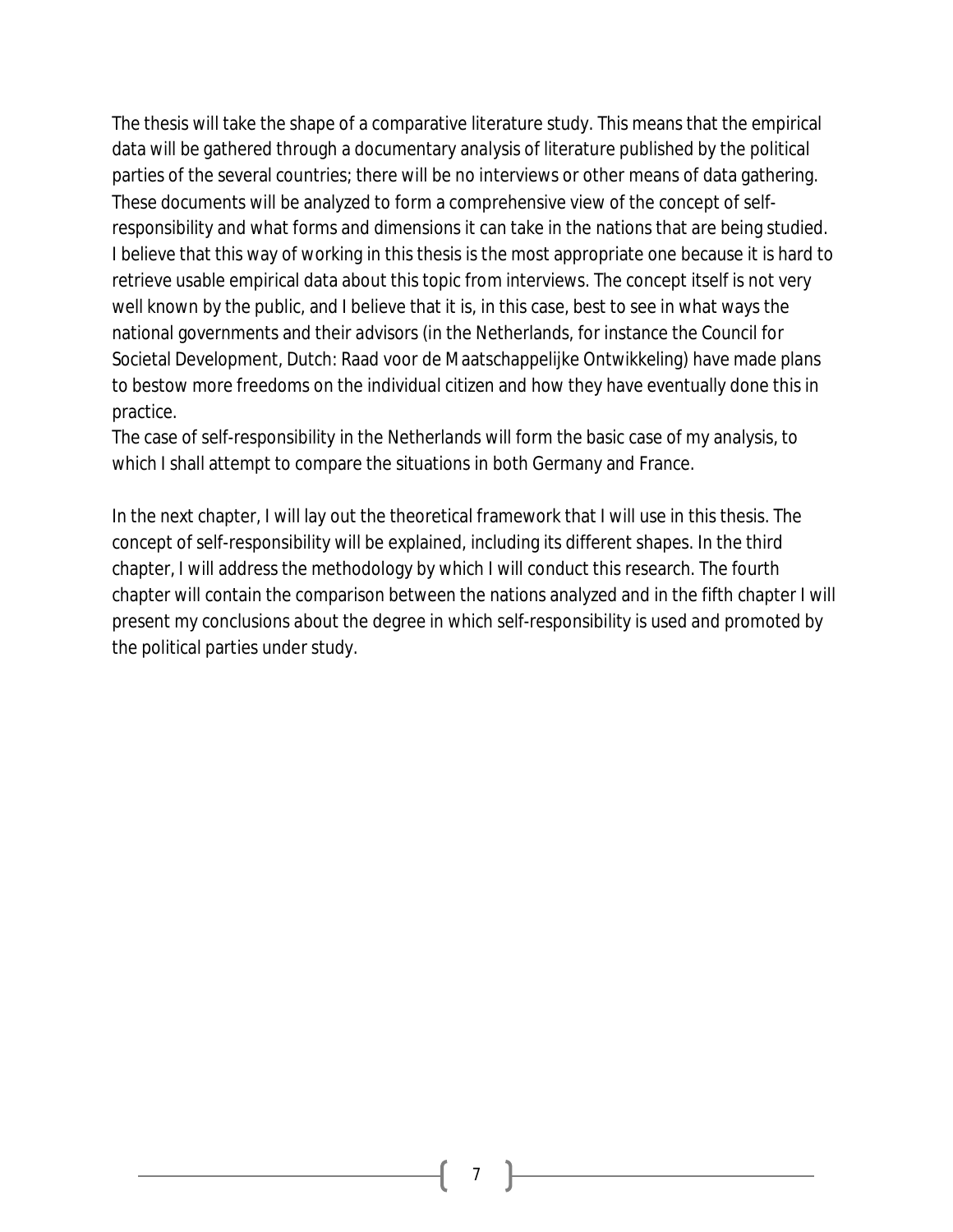# **Chapter 2: The concept of self-responsibility and its forms studied and looked at from the Dutch perspective.**

## *2.1 Introduction*

To be able to measure a concept in a proper way, it has to be clearly defined before starting with the analysis. This is what I will do in this chapter of my thesis. I will use several sources to shed light on the concept of self-responsibility, as well as describe a number of measures that can be used to categorize and analyze the concept in a proper way. A main guidance in this description will be a report published by the Dutch Council for Societal Development (*Raad voor Maatschappelijke Ontwikkeling*, from now on designated as the RMO) from 2006, in which the concept is categorized in several distinguishable ways, and a report that supports this RMOreport written by dr. Ringo Ossewaarde in 2006, in which the concepts are operationalized in the Dutch situation. In this way, I believe that I will be able to create a solid theoretical framework from which I can analyze the development and state in Germany and France. This chapter will be organized in the following manner: First, I will look at the concept of selfresponsibility in general: why and how has it developed throughout the years and how has this development been able to take place? After I have described the concept in general, I will have a look at the different aspects that make up self-responsibility; what are the main components that make up a society in which self-responsibility can develop. After this I will describe several shapes that self-responsibility can take, followed by the ways in which it can be promoted, operationalized and controlled. When the general part of this section is completed, I will focus on self-responsibility in Dutch society based on the report by dr. Ringo Ossewaarde, as this will form the basis for my analysis of the German and French cases later on in this thesis.

## *2.2 What is self-responsibility?*

To start off with the description of the concept in general. Self-responsibility is said to be an aspect of many parts of contemporary society. It can be witnessed in sectors like higher education, immigration, and health care. A way of living and acting in envisioned in which the individual has the possibilities to act and acts in a manner that is socially desirable; one looks after his/her fellow citizens so that all can benefit from each other's actions. This can be in a way of participating in social associations for example. Here, we will focus on the selfresponsibility of citizens and their ways of dealing with government services and public interests in society.

The emergence of self-responsibility as a concept within society can be traced back to the development of the welfare state. In the Netherlands, the RMO has conducted intensive studies around the concept. In the last decades of the twentieth century, European societies developed into welfare states: the state looked and still looks after its citizens and it provides them with the needed services like health insurances, education and financial support in ways of subsidies.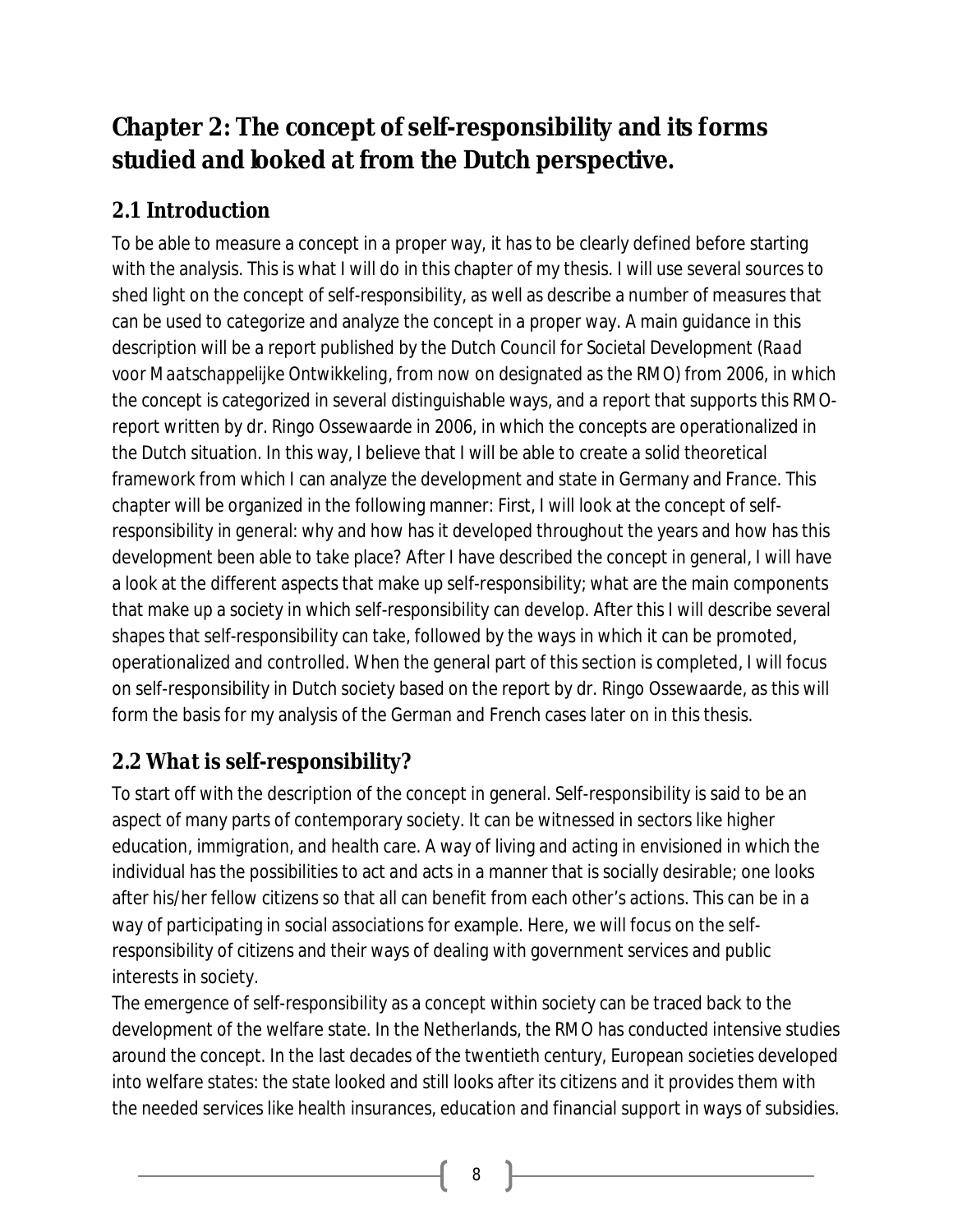However, during the last ten years or so, the relationship between the state and her citizens has changed in a sharp way. Citizens became more and more demanding of the government and they were becoming more and more informed. The state was no longer the superior entity in society, and because of these developments the relationship between the state and its citizens became less hierarchical than it was before (*RMO*, 2006, p.25). There are two sides to this situation; the one of shifting relations between the state and the citizens, and the one of shifting relations between the citizens amongst each other (*RMO*, 2006, p.26). Malpass et al. describe this development as the emergence of the *consumer citizen* who expects his government to respond in a dynamic and effective way to the demands that originate from society (Malpass et al. in Bevir & Trentman, 2007, p.231). They continue that an essential part of the developments in society over the last years can be attributed to the emergence of the will to choose amongst citizens. They are not interested in receiving standard government services anymore, but they want to choose which government services they use. Choice of public services leads to a certain degree of responsibility for how people make use of these services; not only responsibility for themselves, but also for other citizens and even for society as a whole. For the government, this can lead to having to make a change in its ways of governing because of this new 'relationship' between state and citizen. Newman (2007) calls this new contract between the different players in society 'governing of the social' (Newman in Bevir & Trentman, 2007, p.51) in which notions of cohesion and responsibility, being aspects of active citizenship, are the main drivers.

The question of why self-responsibility has developed can thus be answered by looking at a shift in societal relations concerning the relationship between state and citizens, with the citizens becoming more demanding and transforming into a form of *consumers* of public services. This drive to be able to choose 'personalized' public services brings with it a matter of being responsible for how you use these services, not only towards your own personal sphere but also towards others in society. The question remains why self-responsibility is important in contemporary society. As stated above, this can be explained through the fact that citizens are becoming more demanding, and as a result of this the provision of public services is taking the shape of a non-hierarchical market of supply and demand. When citizens 'buy' services at this market they have to take responsibility for how they use them. They have to use them in a 'right' way in which no others will be disadvantaged.

## *2.3 Aspects of self-responsibility*

Now that I have discussed the reason for and way of development of self-responsibility and its importance in contemporary society, I will look at how the concept can be broken down in several aspects. In an article in *Research in Higher Education* from 2007, Thornton and Jaeger describe five key aspects of self-responsibility (they call it civic responsibility): a) knowledge and

9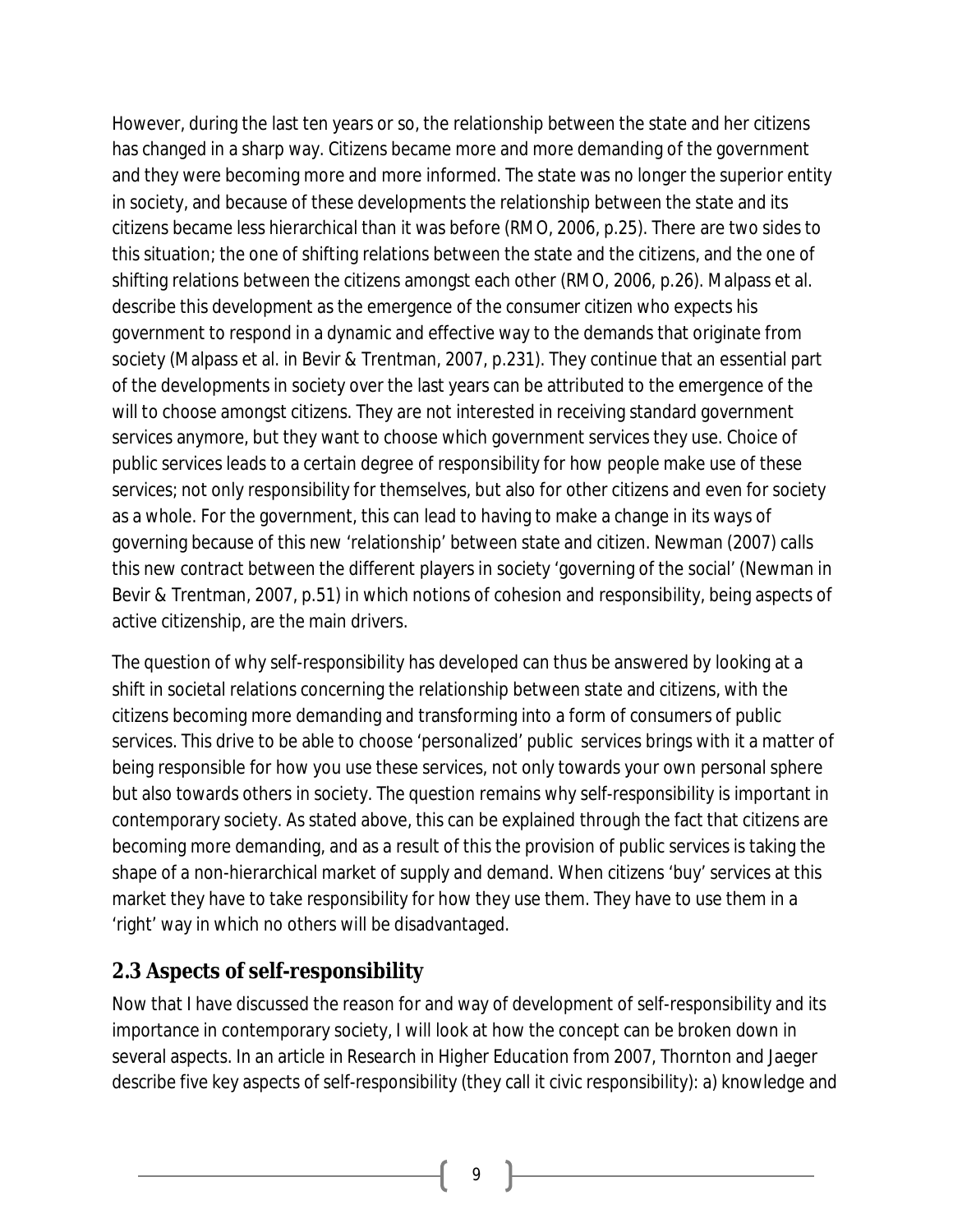support of democratic values, systems and processes; b)a desire to act beneficially within the community and toward its members; c) the use of one's knowledge and skills for the social benefit of all; d) appreciation for and interest in others unlike the person himself; and e)personal accountability for one's actions (Thornton & Jaeger, 2007, p. 994). From this perspective, it seems that it is not that easy to act in a socially responsible way; one has to have a considerable concern for how a democratic system is shaped and how the different actors within this system relate to one another; democratic freedoms have to be known and respected and the societal system/structure has to be clear. Also, to use a degree of selfresponsibility in a good way, one must have an altruistic mind-set: one has to think about the other people concerned with his or her choices and their consequences. Actions must be aimed at increasing the greater good in society. This matches with aspect c) in the way that if one has the understanding and will to act in the best interest of society, one should use the knowledge, skills and means available to achieve these goals. To be able to understand what is the best for one's surroundings and for society as a whole, one has to be interested in others and in their views and perceptions, even if these are not in line with one's personal ideas. Then, we come to the final aspect of being prepared to account for your actions. This is what it is all about in creating a manner of self-responsibility. The citizen wants to 'buy' services from the state that are more or less suited to his needs, but in doing so he has to be prepared to act in the best interest not only of himself but also for society and to be responsible for his own actions in using these public services.

#### *2.4 What shapes can self-responsibility take?*

The concept of self-responsibility can take many different shapes. The *RMO* has mentioned four of these explicitly in the report *Verschil Maken: Eigen Verantwoordelijkheid na de Verzorgingsstaat* (*RMO*, 2006, p.p. 47-50). First, it treats self-responsibility as a form of power; one has to have the capacities and possibilities to act responsibly. The government has to provide for the space for its citizens to use these capacities and it has to provide them with the means and skills to be responsible. Second, the report treats the concept as a form of accountability. This is related to the power-variant because one who has the power and capabilities to be responsible also has to be able to account for his actions. This way of interpreting is mostly applied in the creation of markets: the government offers the citizens choices of services they want to use. With this offering of choices, citizens automatically receive a certain degree of accountability for their choices. This view corresponds with the ideas of Malpass et al. (2007) in saying that when citizens become more and more like consumers they receive more responsibility because now they can choose what to use in government services (Malpass et al in Bevir & Trentman, 2007, p.231). Because all citizens pursue plural goals, when making choices they have to act socially responsible to make sure they do not hinder others in pursuing their goals (Malpass et al. in Bevir & Trentman, 2007, p.233).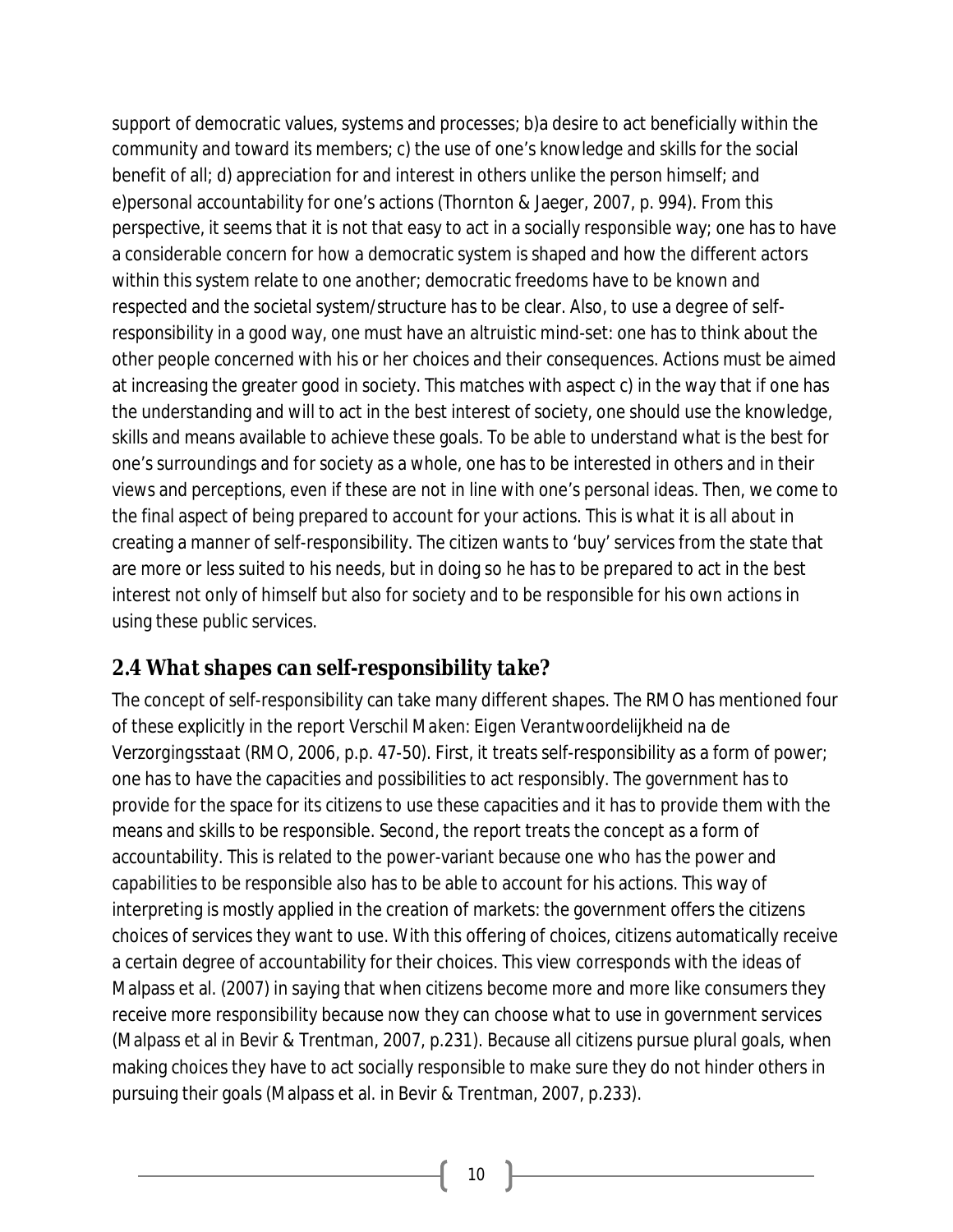The third way of describing self-responsibility by the *RMO* (2006) is in the shape of a task. Citizens are called to act responsibly from the position they fulfill in society, be it a parent or neighborhood inhabitant. In this perspective, citizens receive the freedom of choice in public services but they have to act in accordance with their role in society. For example parents are in some cases being held responsible for the behavior of their children. The government binds her citizens to certain tasks and duties through rewards and punishments.

The fourth and last type of self-responsibility the *RMO* describes is in the shape of a virtue. Certain behavior can be seen as being positive when one shows responsible behavior towards for example family or to the society as a whole. Here, self-responsibility can be seen as responsibility for someone else. It can be seen in government policy in ways of development of competences like empathy and societal involvement. The government strategy that fits this variant best is called *Empowerment* (*RMO*, 2006, p.49); this means that the government pressures citizens to become 'better' citizens to eventually reach the situation in which they work together in a responsible way to counter the strict ways of working of the bureaucratic institutions.

As has been described, the concept of self-responsibility can be seen in several, varied, approaches. Ranging from a power to be able to use responsibility to the virtue of being responsible for the people around oneself. The spectrum around which it can be analyzed is broad, and cannot be understood in one single way.

## *2.5 Formation and operationalization of self-responsibility*

Now that we know what types of self-responsibility can be used by governments, we turn to the ways the government can use to promote the formation of self-responsibility. Here as well, the *RMO* (2006) mentions four ways of promotion, corresponding to the four previously named types of responsibility.

First, the *punishment and reward* method (*RMO*, 2006, p. 50). Through ways of punishing or rewarding citizens for their actions, it is believed that they will rely more on their own social responsibilities than on those of others; people will less try to profit from one another. Second, the way of *market mechanisms and supervision* is mentioned (*RMO*, 2006, p. 51). Citizens are seen as autonomous, rational choosing consumers on the market of government services. To be able to let people choose their products a market for these products has to exist. When citizens 'buy' the government services on the market, they will be responsible for using those products in the socially right way. The third way that is mentioned is the way of *binding citizens to obligations*. This corresponds with responsibility as a task. People are bound to the obligations they have from buying certain goods on the government-market. This is done by setting several roles in society and making citizens aware of the role they play and the tasks and duties corresponding with that role (*RMO*, 2006, p.53). The fourth way described by the RMO of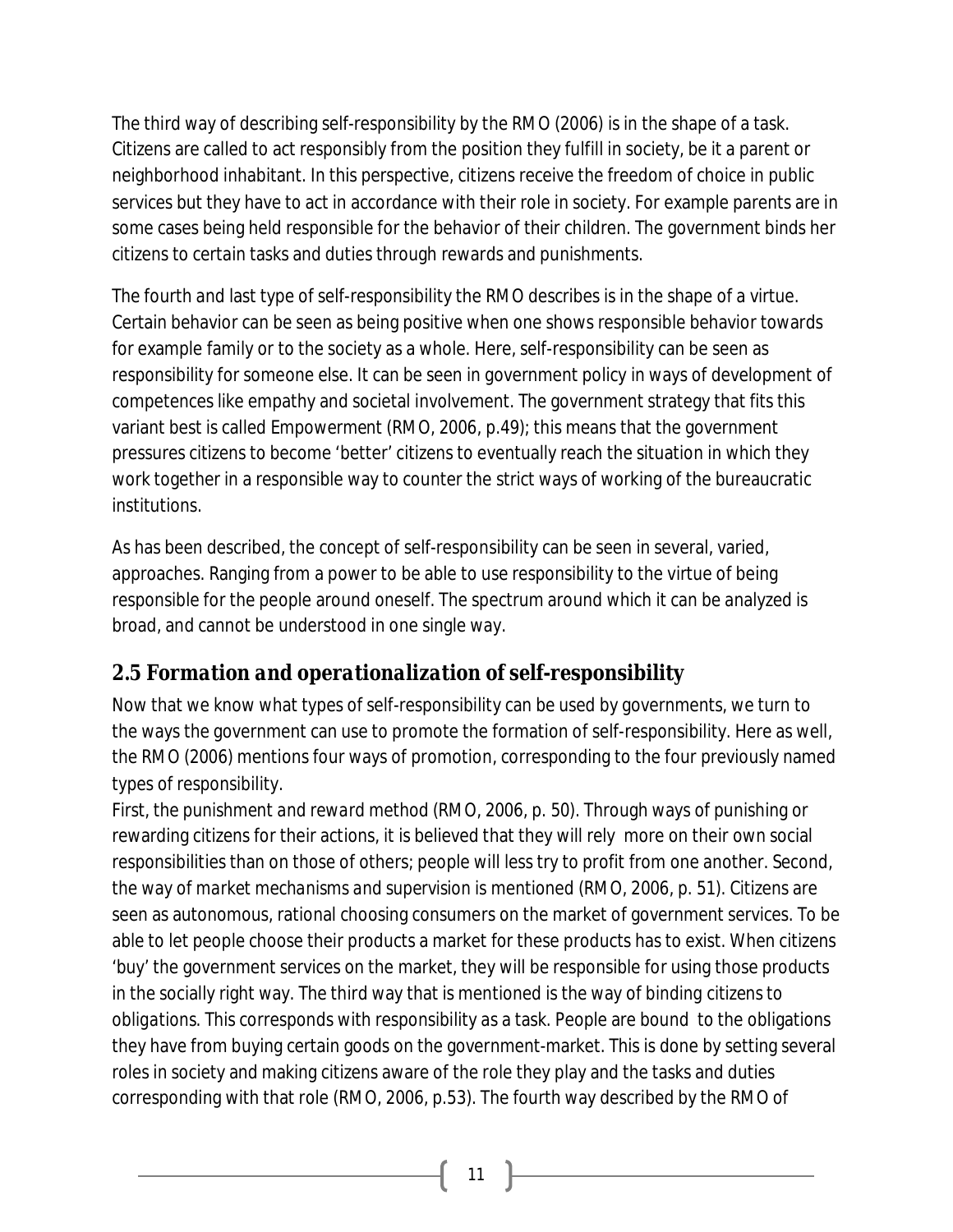stimulating self-responsibility is that of *development of competences*, related to responsibility as a virtue. It leads to a state of mind that is roughly translated into English as 'civil virtues' (*RMO*, 2006, p.55). These virtues are not explicitly mentioned in policy documents, but are more like assumptions that every citizen is acting through one's best virtues related to their role in society. A way to stimulate these civil virtues is by the state not intervening in society until the citizens cannot come to a solution to certain problems.

As can be seen from this paragraph, self-responsibility can be stimulated and promoted in several ways. Each of these manners can be associated with one of the shapes the concept can take. The manners range from relatively high levels of government intervention through punishment for not acting socially responsible to the precautionary shaping of responsible character traits for citizens. Thus, governments have a wide range of tools for promoting selfresponsibility at their disposal.

## *2.6 Self-responsibility in the Netherlands*

Now that we have seen the ways self-responsibility can be shaped within society, I turn to how it is organized and shaped in the Netherlands, as that country will function as the basis of my analysis of the German and French situations. For this view of the Dutch situation I will follow a report written in 2006 by dr. Ringo Ossewaarde for the RMO. In this section the previously mentioned types of self-responsibility (power, accountability, task, and virtue) will be described in conformity with Ossewaarde (2006).

To start off, Ossewaarde makes the division between individual and citizen. In short, he mentions that the individual is merely interested in the fulfillment of his own needs and interests without looking at the interests of society as a whole. On the other hand, the citizen is a person who lives to practice different virtues that will make him more free of dominance by a.o. the state and that empower him to make his own decisions and shape his own life (Ossewaarde, 2006, pp. 25-26).

Ossewaarde (2006) sheds his light on four different sectors of policy in which self-responsibility is being applied. These are integration, safety, mental healthcare and youth care.

When discussing the concept of self-responsibility as a *power* of the citizen, the first two policy sectors incorporate this way of working. In integration, immigrants that come to the Netherlands have the responsibility to blend into society; they have to adapt to the rules and habits of society to eventually form a part of it as a 'citizen' of the Netherlands. Selfresponsibility is seen here as the power to participate in the process of integration . An illustration of a framework that is set up in this case is the Report on Integration Policy (Rapport Integratiebeleid) of 2003. Ossewaarde (2006) names the case of mainly immigrant women who should participate and if they do not do this, it is their own responsibility (Ossewaarde, 2006,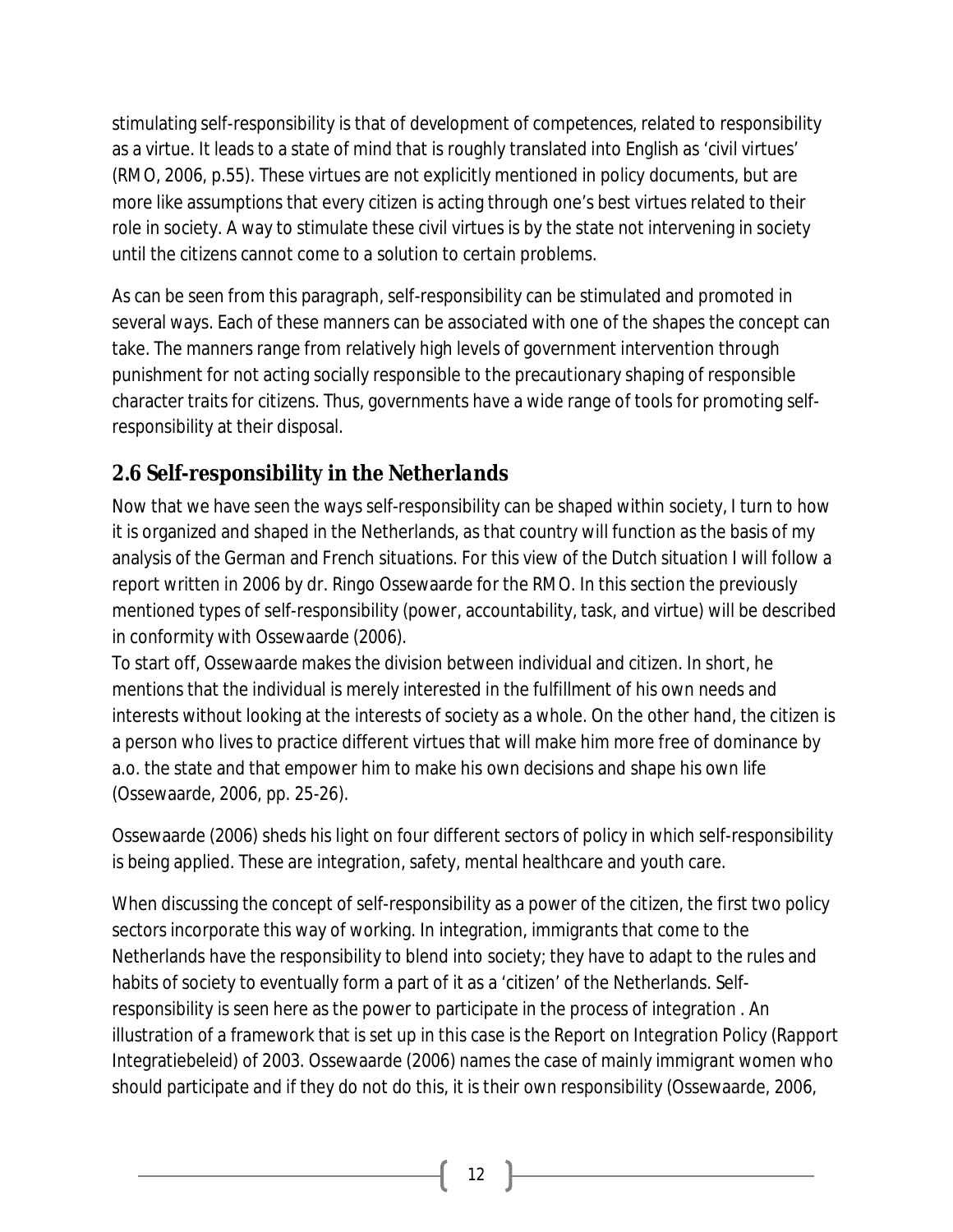p.33). The other policy domain where this form is adapted is that of safety. This can be seen as citizens that help the police to keep their neighborhood safe by keeping an eye out to see if nothing strange is happening. Instruments implemented by government to support this form of responsibility are the 'Kliklijn' and safety hallmarks. Citizens can use these to assist the police in reducing crime; they receive the power to do or not to do this and the responsibilities corresponding with those choices.

The second type of self-responsibility that has been discussed is that of *accountability*. Ossewaarde (2006) states that in the recent years, there have been statements by different political parties in the Netherlands that the citizens are more and more individualizing. This is seen by many as a sign of progress. This process of individualization has led to the formation of a growing number of markets in which citizens can 'buy' goods and services from the government and, related to this, it has formed new ways in which tasks and responsibilities have been organized. It can be seen that through this process in the fields of policy discussed by Ossewaarde the position of the citizen towards government and market has been strengthened (Ossewaarde, 2006, p.35), along with the responsibility of the citizen to use that power in a right way and to be able to account for the results of his actions. An example mentioned is the 'zorg op maat' program in which the supplier of health care supplies care in a way that is fitting to the individual client and not a single, overall, package of healthcare. In integration in the Netherlands, the concept of an 'integration services market' has been developed, to give the immigrant the choice by which organization he wants to be integrated into Dutch society. The immigrant is responsible for his own choice in this matter and he can be held accountable for his decision. The concept of self-responsibility in the way of accountability is linked to the task of the government to monitor the supply of the possible goods and services in a right way. This leads to a situation in which the consumer receives more power to make his own choices, while at the same time he is faced with more government control.

The third form of self-responsibility described is the form of a *task*. In the Netherlands, this form has its roots in what is called an offensive of civilization in which both citizens and government are to behave in a decent or civil way. Awareness of how one should behave is one of the core values of this way of thinking. Doctors are responsible for their patients and thus should behave in an according manner; the same applies to for example police officers in relation to civilians and offenders. In integration policy, this 'task' can be seen as an immigrant who wishes to integrate into society, making this his 'task' and thus carrying responsibility for the correct execution of this task. In safety, citizens and companies are more and more involved in their own security, so it is their responsibility to arrange this (again, their 'task'). Also, parents are held responsible for the actions of their children in youth care, so their self-responsibility as a task is to be a good parent and make sure that their children do not stray. In the Netherlands,

13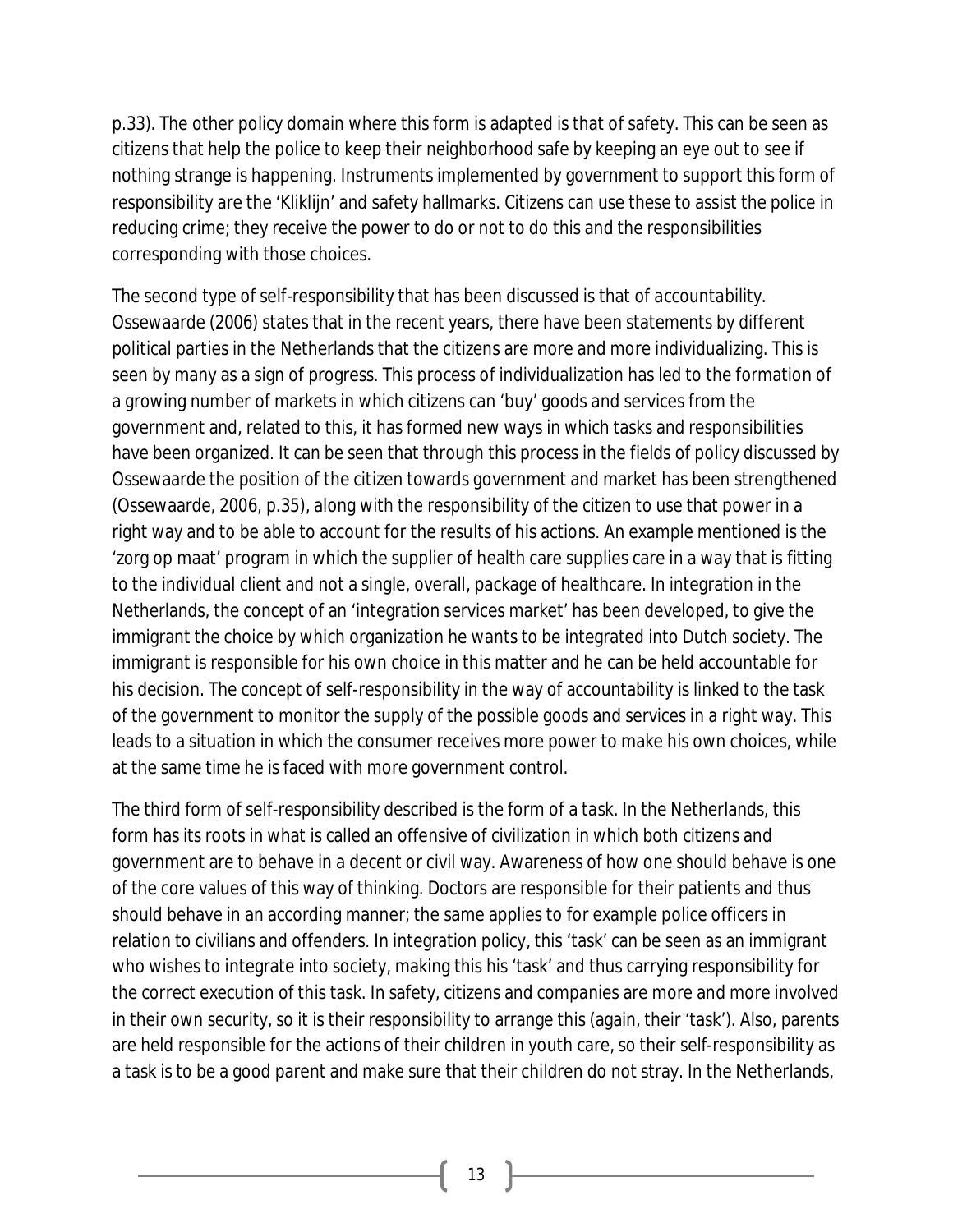the Law on Youth Care (Wet op Jeugdzorg) of 2005 is an illustration of the way this form of selfresponsibility is being applied (Ossewaarde, 2006, p.38).

The last form of self-responsibility that is discussed is the form of a *virtue*. In integration, it means that citizens should strive to form new and collective virtues through participating in the different social arenas. This would require a high degree of empathy and tenability of all involved. In this way, the immigrant will not be seen as such, but as an equal citizen (Ossewaarde, 2005, p.42). In the sector of security this form of self-responsibility is expressed in the fact that citizens should not just assist the police in surveillance in their own neighborhood and exclusion of unwanted individuals, but also in stimulating their fellow inhabitants to behave like it is expected from good citizens; so also in the actual prevention of crime in their own neighborhood. The arena could take the shape of one in which competences are developed and different virtues are discussed to eventually come to a conclusion about how one should behave in the neighborhood. When both adults and youths have been taken up into the different associations, they can then be formed into righteous citizens. This can also be seen in youth policy, in which the focus is no longer on restriction of certain types of behavior but on the development of youths so this behavior never surfaces (Ossewaarde, 2005, p.p. 42-43). The self-responsibility as a virtue can be seen, in short, as the responsibility towards each other to enter into discussions about how to live alongside one another in society (or even just in the same neighborhood) and to exchange virtues to come to a situation in which good citizens and individuals are created.

In this paragraph, we have discussed the ways the different forms of self-responsibility are organized in the different policy sectors described by Ossewaarde in his report. It can be concluded that in every policy sector, more than one form of self-responsibility can be seen, and there is not one form that has an exclusive position in one of the described policy sectors. However, at the moment this can just be stated for the Dutch situation, as the report by Ossewaarde mainly focused on that country. What can be concluded from this, however, is that in the following chapters of this thesis that discuss the German and French situation concerning self-responsibility, we should be aware that there is no single 'mold' of self-responsibility that can be placed over a sector of policy very easily, maybe even impossible.

## *2.7 Chapter Conclusion*

When looking at the information given in this chapter of my thesis, it can be easily concluded that the concept of self-responsibility cannot be described in an easy manner. There are multiple interpretations possible, each with its own views and properties. Also, the way in which the concept can be implemented and controlled in society cannot be described in a single manner. Each interpretation brings with it a different way of implementation, where some can in fact me used in multiple interpretations. In the actual analysis of the German and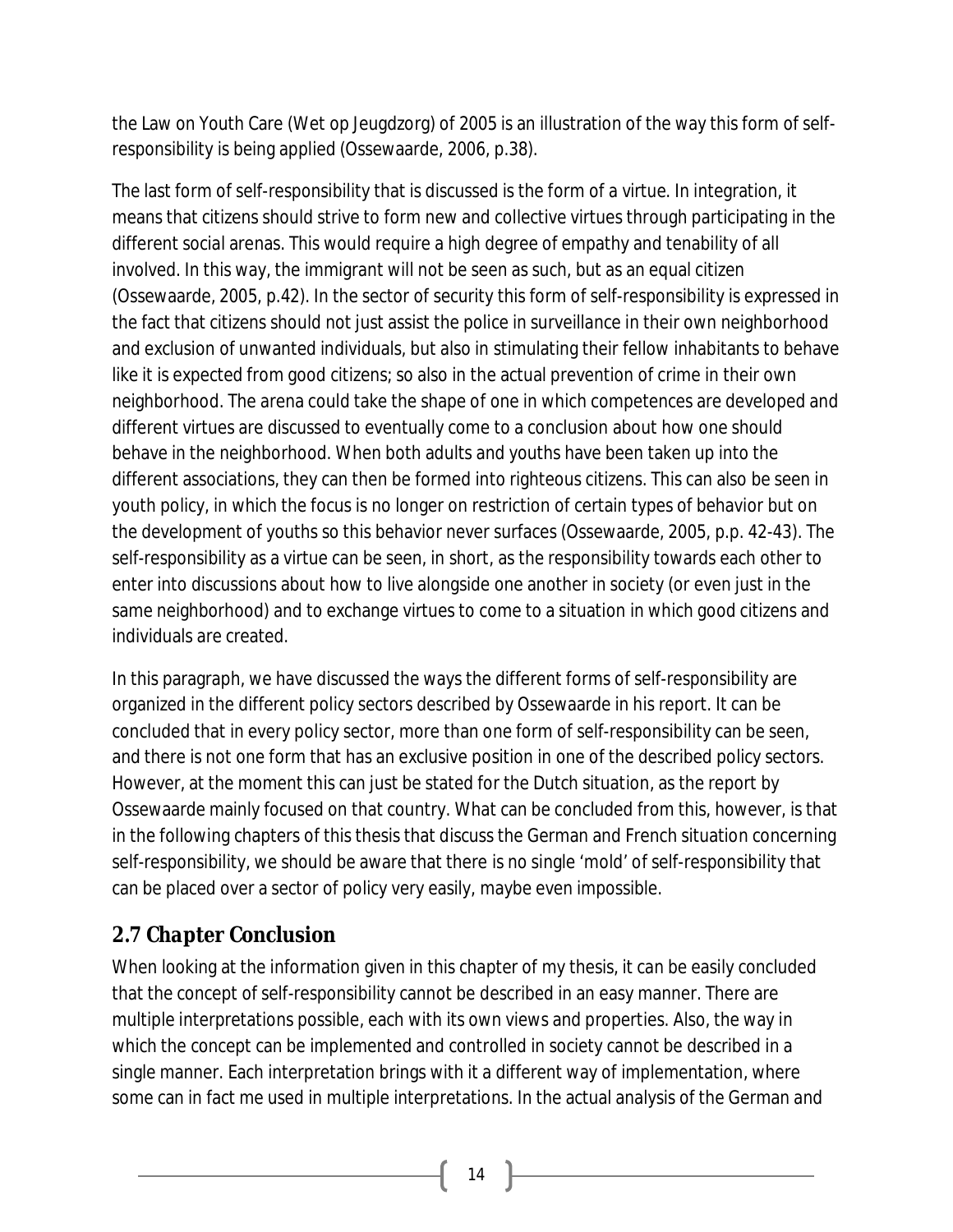French situation, I will not focus on the four specific policy sectors that have been a significant part of Ossewaarde's (2006) analysis. However, I will use the different interpretations and implementation methods mentioned as a guidance in my analysis, as I believe that one should be able to perceive these general aspects and characteristics in every situation.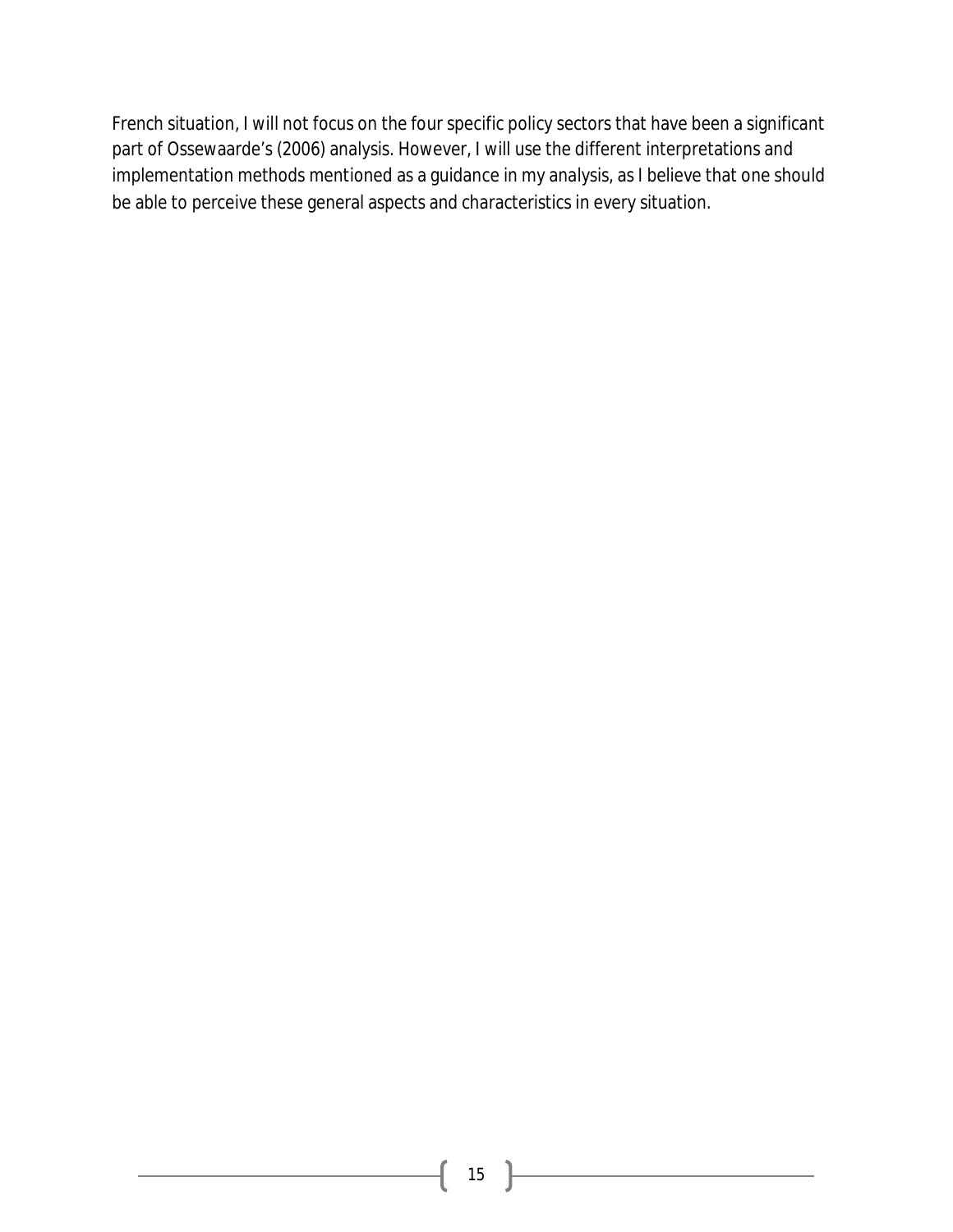# **Chapter 3: Methodology**

## *3.1 Introduction*

As has been stated before, the concept of self-responsibility does not let itself be practically measured very easily. Therefore, a method of analyzing this concept will have to be defined to make sure that the analysis will provide us with the right outcomes. The shape in which this will take place in my thesis will be a comparative literature study, or documentary analysis. This means that the data about the different national cases will not be gained by conducting interviews or by any other form of empirical data-collection. Instead, the way I will gather empirical data to measure in what manner and shape self-responsibility has positioned itself in the views of political parties in Germany and France will be through an analysis of different documents that have been published by the parties themselves in the form of manifestos. The reason why I have chosen to follow this approach in my thesis is related to the fact that manifestos display the general views of the political parties over het long-term. Party programs display the views of the party for the short term, mostly around the period of elections. This could mean that matters are being displayed in a too positive sense. Party manifestos, however, give the view of the party on how matters should be done in general, without addressing the concrete situations in society. I believe that one can get a better image of how the party thinks about self-responsibility out of these manifestos than out of party programs for this reason.

It will not be in the best interest of the thesis to conduct interviews with large numbers of individuals of the national governments; also, because of the international character of the thesis this will be almost impossible. Therefore, I have chosen to conduct a documentary analysis of textual party manifestos. This way of analyzing different texts and views on certain matters that together give a form to the concept in question is called a *discourse analysis*. Accordingly, as stated by Philips et al. (2004), [… "*discourse analysis involves the systematic study of texts—including their production, dissemination, and consumption— in order to explore the relationship between discourse and social reality"*] (Philips et al, 2004, pp.636-637). It is not the goal of this type of analysis to support or reject any of the views that are presented in the discourse. It strives to construct a better view about how the development of the concept under discourse has proceeded in the political views.

## *3.2 What is discourse analysis?*

The concept of discourse analysis has been in existence for a long period of time now. In contemporary social sciences, the concept is presented with a few very distinct usages. For instance, it is used within the analysis of speech and conversation to bring out the dynamics and rules governing particular social situations like for example an office or a classroom. Here, the different ways of speaking and conversing with one another can be analyzed to expose the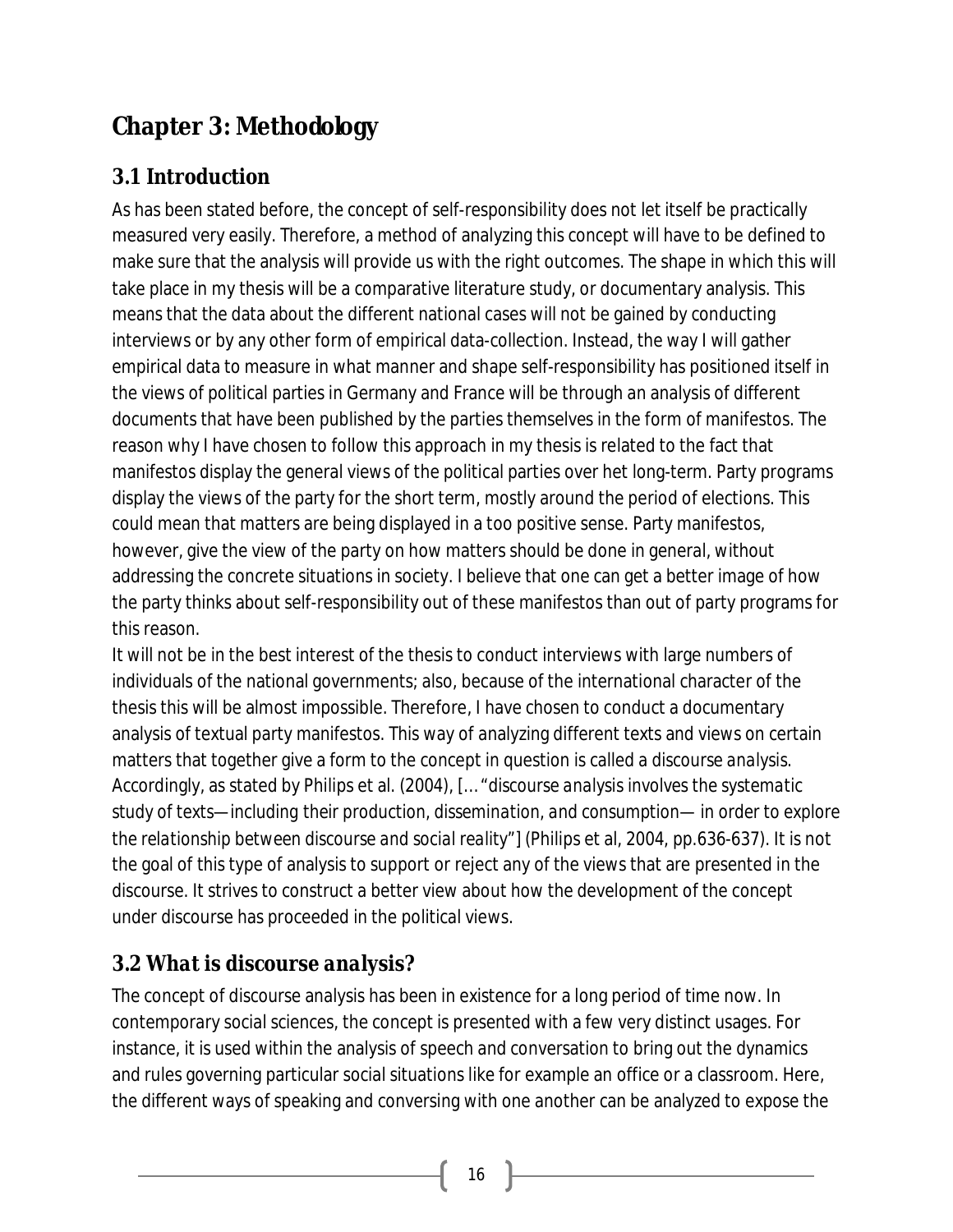underlying hierarchical relationships that make up these social environments. If we translate this to the level of a society, the subjects of analysis could be the different actors within this society and especially the way these actors interact with one another; through this analysis we could see how the different actors are positioned in society in ways of influence and power to form the policy that has to be followed.

There are two main models to be noted in contemporary discourse analysis. First, there is the Anglo-American model as presented by amongst others Coulthard in his book *Introduction to discourse analysis* (1977), which focuses on the various forms of oral communication within a certain social setting from a viewpoint of interactionality and the different methods that people communicate with one another, to investigate how power and authority are distributed in conversations between persons. Second, there is the French movement of discourse analysis. This way of thinking was mainly propagated by social scientists like Michel Foucault (in L'*Archéologie du savoir* (*The archeology of Knowledge*), 1969) and Louis Althusser, and focuses on the analysis of the discourse as being a study of the different written materials that exist within the field of study within the institutional, social and political contexts of this field. Foucault believes that the social world and the relations of power and (hierarchy) that characterize it are dependent on the composition of the actors that form the discourse in a certain period of time, decided in a unanimous way (Philips et al, 2004, p.637). But on the other hand, critical discourse analysts state that discourses are always in motion and never really are able to classify the social reality completely (Grant et al, 1998). In society, these written texts could be the different policy documents like political manifestos that are being produced by the political parties of a country. Thus, discourse analysis in this sense is defined as the analysis of the different parties in a particular social setting. As stated above, discourse analysis focuses on written documents to acquire a better view of how certain (social) situations are formed and why. In other words, it can be an interesting tool to gain knowledge about the formations of institutions in society, like in this thesis the institution of the responsible citizen. The creation of these kinds of institutions does not take place at first instance because people see others acting in such a way, but because written documents like policy-documents and government papers explained and promoted it, as comparably written by Philips et al. in the situation of large organizations (Philips et al., 2004, p.639). When this 'social procedure' is drawn in a figure, it will look somewhat like this: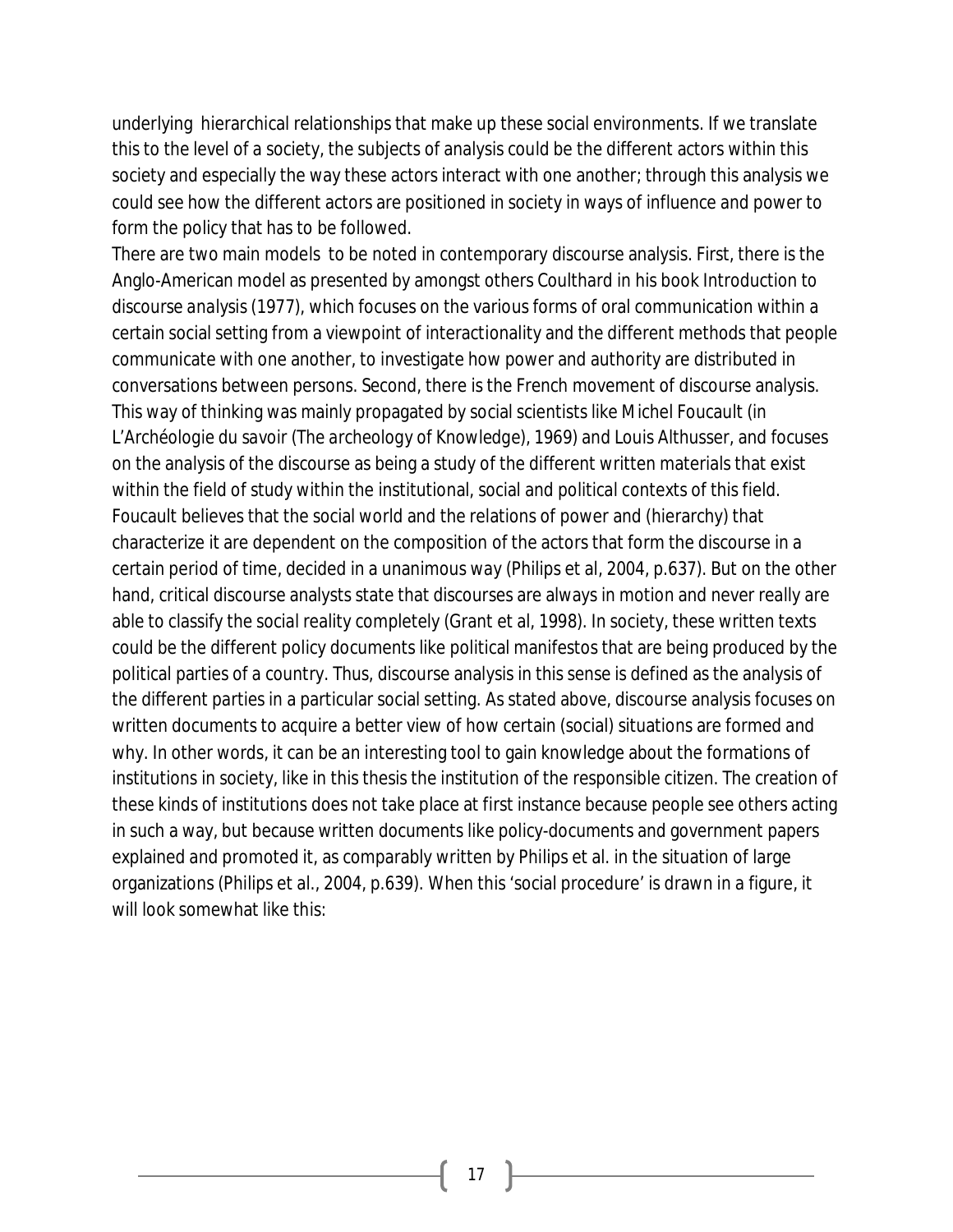

**Figure 1: The relationship between Discourse and Action**

As can be seen from figure 1, the formation of institutions in a society can be seen as a way of interaction between discourse and actions. In the first place, texts are written and published by government to express the policy it wants to follow. Secondly, the process enters the area of the discourse, in which the texts are discussed and 'rated', also by actors outside the government level like national advisory organs. After this discourse has more or less ended, institutions are formed according to this (in this thesis, that of a responsible citizen) and the process of institutionalization continues in the realm of actions in which the formulated policy (for example) is given shape through the actions of those who are subject to it. This is a short illustration of the process of interaction between policy formations, the discourse following this, and the eventual actions that are taken by citizens. In this thesis, I will focus on the first step of this cycle, being the expression of the different views concerning self-responsibility.

In her article *Policy Analysis as a Discourse*, Louise G White (1994) distinguishes three ways of discourse analysis. First, there is that of *analytic discourse*, which focuses on the bringing together of multiple views and analyzing the discourse that goes on between these different actors. Second, there is the concept of *critical discourse*, that focuses more on a value analysis within the analysis of the discourse. And finally there is the concept of *persuasive discourse*, in which the focus lies on the way the analysis is conducted and not simply on following the framework that is set out by the social sciences (White, L.G., 1994).

#### *3.3 Discourse Analysis in this thesis*

In this thesis, I will analyze the discourse about self-responsibility in society according to the French model of discourse analysis as propagated by amongst others Michel Foucault. This means I will focus on an analysis of written documents by political parties of Germany and France. The choice for the French approach has been made because this model focuses more on the written materials in among others institutional, social and political settings. This way of

 $\overline{\phantom{a}}$ <sup>1</sup> Figure adopted from Philips et al., Discourse and Institutions, 2004, p.639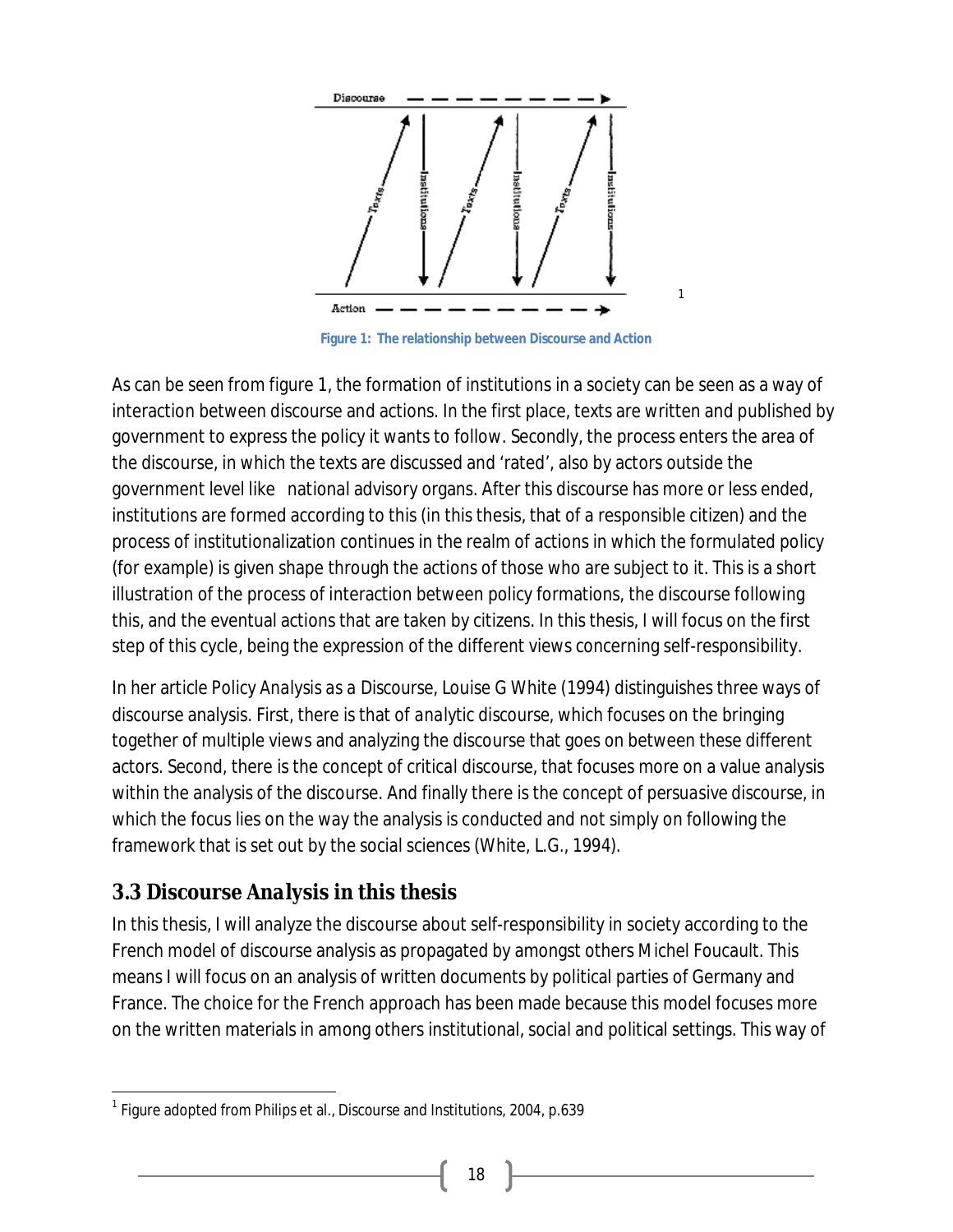working matches with the way of the *analytical discourse* way of analyzing as described above, as the views of multiple actors will be viewed to eventually arrive at a fitting analysis.

The subject under study in this thesis is a subject of both social and political interest, so in that area of choice the decision to use the French model is fairly easy. Also, because the formation of self-responsibility is realized through the formation of certain ideologies originating from the state level, it is unlikely that large parts of the discourse under study can be found outside the written documents and thus in conversation analysis and other forms of study of oral communication.

## *3.4 Implementation of discourse analysis to the cases*

As I have stated before, I will conduct my analysis on the basis of political party manifestos. However, to analyze the manifestos of all political parties in both countries would become much too elaborate. To cope with this potential problem of having to analyze a specific concept in an almost too elaborate amount of documents, I have decided to analyze the views of the political parties that have had a high profile over the recent years. By recent years, I mean from the year 2000 and later.

I have made this choice because I believe that these parties have been able to leave their mark on the political agenda over the past few years in a more influential way than the smaller parties could have done. They have been in government, or have received many votes during elections without becoming a government party. A high number of votes for these parties means that they have a large portion of the population behind them and thus represent significantly more of the populous than the smaller parties.

In the selection of parties, I will use only the results of the presidential and National Assembly elections, as from these positions parties can influence policy nationwide, other than from elections on a municipal, regional, or European scale. For my data concerning the parties from Germany and France, I will use in my analysis, I will consult the websites of the Ministries of the Interior and other sources concerning election outcomes like statistics bureaus.

While I choose to follow this approach, other case-selection choices can be made, for example to analyze all political party manifestos or to widen the period of analysis to include for example the 1990's. These approaches would generate different results, but because of the limited time and size of this thesis I have chosen to limit my research to the above boundaries.

The link between the theories about self-responsibility, discourse analysis and the cases that I am going to analyze, lies in the fact that in their manifestos, political parties underline their ideas of how society should be formed. They indicate how parties believe citizens should behave. The link to the theory here is that I will, as stated, attempt to place the views of the different parties into the framework that has been formed according to the opinions and descriptions of Ossewaarde (2006). Discourse analysis can be seen in the fact that I will analyze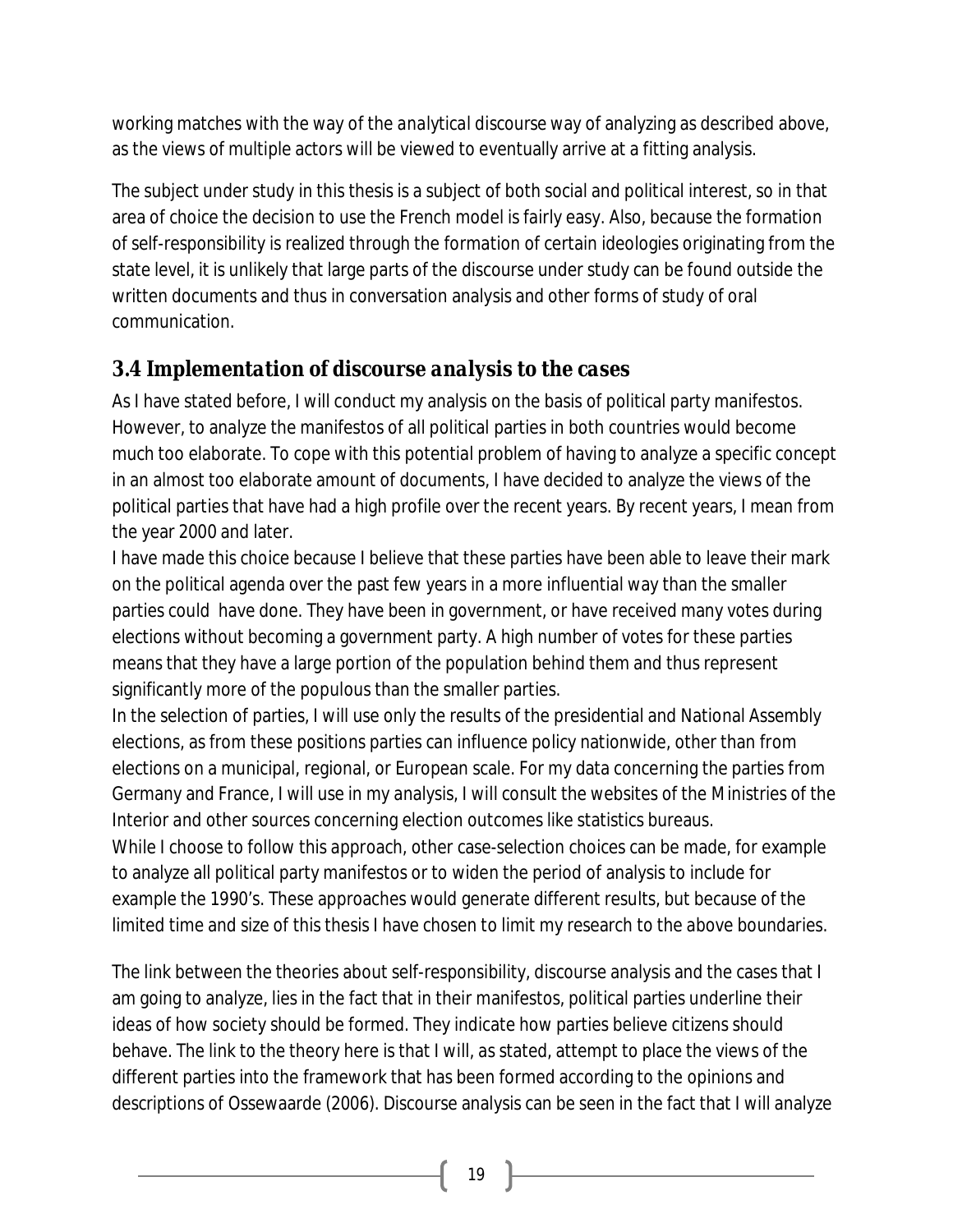the manifestos of several political parties and thus create an image of how these parties are oriented in the spectrum of views on self-responsibility as described in the theories. In general, links can be seen in that the views of several parties will be analyzed so their approach to self-responsibility can be explained, thus forming a variant of discourse analysis containing elements of Ossewaarde's theory.

After I have found and selected the parties that answer to the criterion I have stated before, I will conduct research on their political manifestos. These represent the views of the parties on various matters, also on the way the citizen should be seen in society and the position he/she should be having. Next to analyzing the views, I will attempt to place the views of the political parties into the categories as described by Ossewaarde (2006).

## *3.5 Chapter Conclusion*

When looking at discourse analysis, two ways of approaching can be defined, the Anglo-American and the French style. In addition, three viewpoints can also be distinguished, being analytical discourse, critical discourse and persuasive discourse, which can be connected to the different approaches. I have chosen to use the French approach mentioned by Michel Foucault because of the fact that the discourse under study in this thesis will not involve hierarchical or power positions as stated by Coulthard, but focuses on the interactional 'game' of policy formations in which every actor has his own views and demands concerning a particular situation. When these actors meet one another, a discourse is formed about what the eventual shape of the national policy will be concerning self-responsibility. However, the matter I will analyze in this thesis will restrict to the description of the views of different political parties in the national cases and not to give a description of how these different views merge or collide to eventually form effective policy. The focus will be on high-profile political parties which have reached good results in past elections or have been in the news relatively many times. When the views of the parties have been analyzed and categorized according to Ossewaarde's (2006) categories, I will form a conclusion on how these views have contributed to the formation of self-responsibility in Germany and France.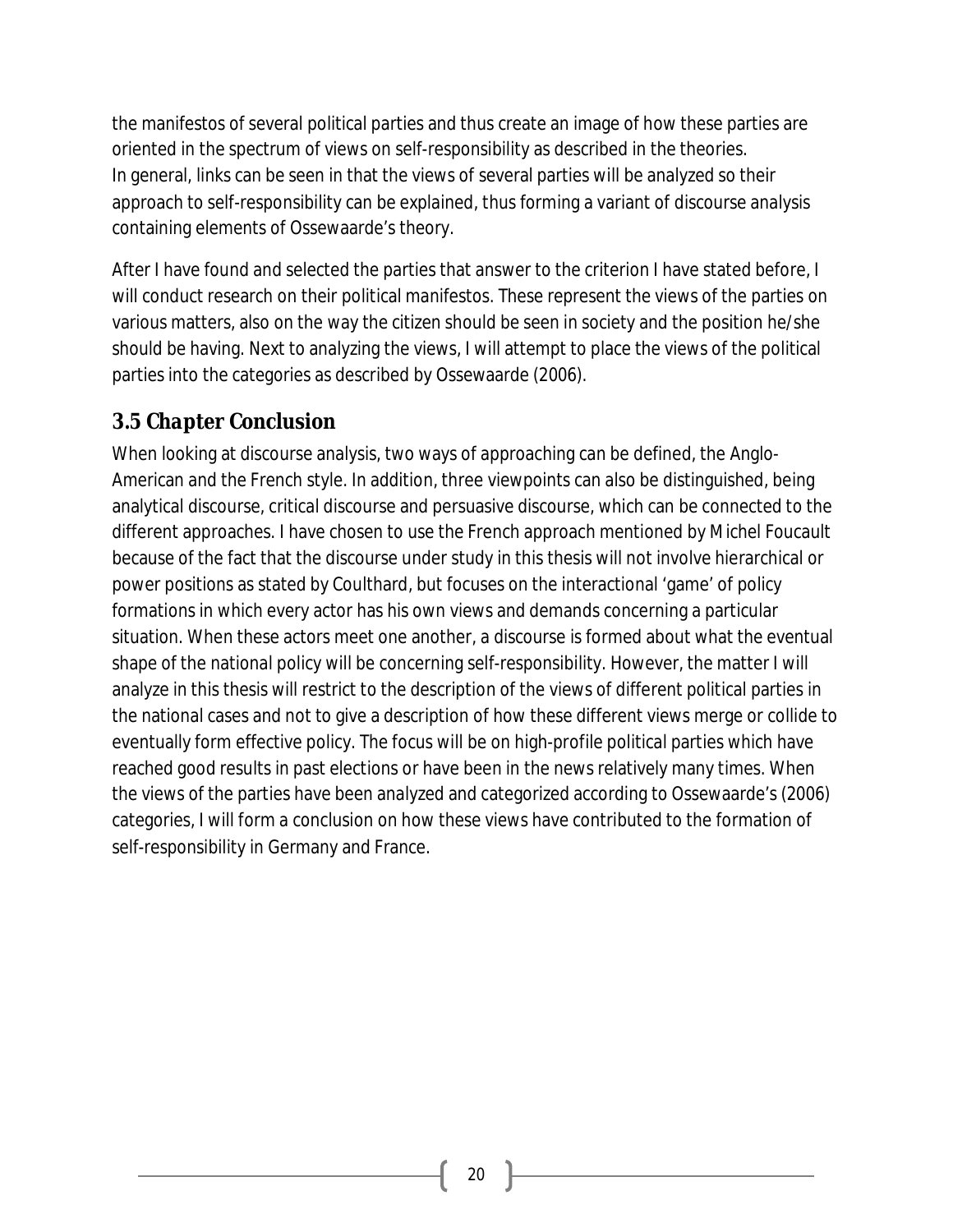# **Chapter 4: Analysis of the views on self-responsibility in Germany and France**

In the previous chapters, I have laid out the theoretical frame on which I will base my analysis of the position of self-responsibility in the views of political parties in Germany and France. This chapter will contain the actual analysis of these situations, based on the theoretical framework.

The chapter will take the following shape. First I will give a short overview of the political parties I have selected for this analysis and why I have done this. After this, I will describe the German situation, followed by the French one. In these chapters, I will lay down a number of aspects of how the party sees the position of self-responsibility for the citizens: in which matters can the citizens receive responsibility? Also, I will attempt to rhyme these views with the different categories described in the theoretical framework. I will end this chapter by giving a short overall conclusion and comparison between the selected countries.

## *4.1 Germany*

#### **Introduction**

The parties I have selected in Germany are the Christlich Demokratische Union (CDU), the Christlich-Soziale Union (CSU) and the Sozial Demokratische Partei (SPD). I have chosen these parties, as described in the previous chapter, because they have had a strong position over the past years concerning the political situation in Germany; the first two as government parties, the third as being a large party, but not always in government but in the opposition. I will discuss these parties in the order I have just named.

#### **Christlich Democratische Union**

Being a democratic party, the CDU emphasizes that the people should be able to participate in politics and in the way everyday life is oriented; people should have the possibility to let their voices be heard. That is why the party explicitly names these matters in her manifesto. It states that citizens should have freedom in their family and neighbourhood and that they shall participate, choose and act responsibly (CDU, 2007, p.7). So citizens should be free in how they organize their lives. This is supported by the statement that those who have freedom must also apply themselves to create and preserve these freedoms for those who do not acquire these so easily (CDU, 2007, p.8). This does not just involve citizens in our time, but also concerning future generations.

In the light of the theories in this thesis, this statement can be seen as wanting to construct self-responsibility for the citizens in the state, and giving them this responsibility; thus as selfresponsibility as a *power*.

21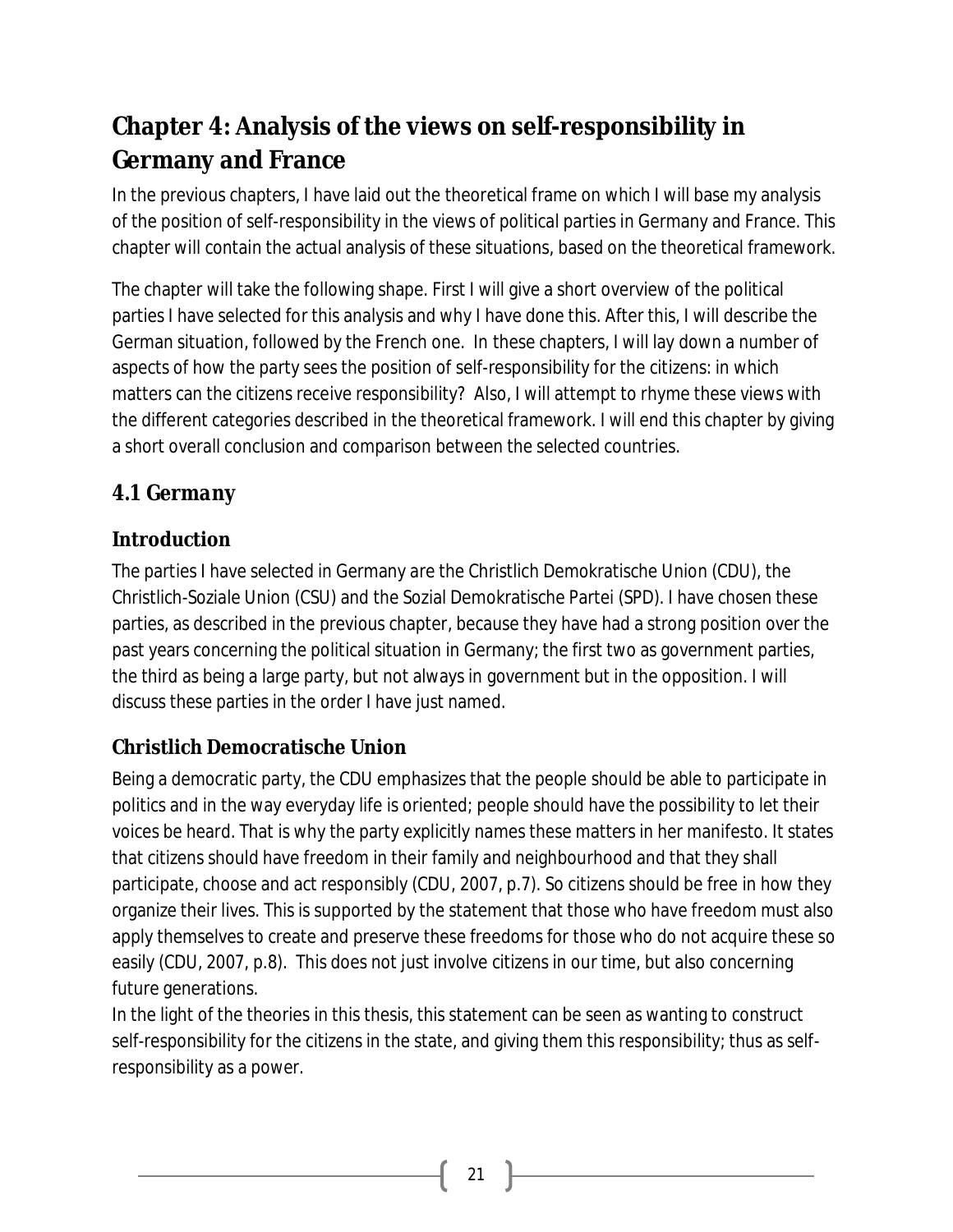Also, the manifesto displays that everyone has the right to freedom and the duty and responsibility to act solidarily with one's fellow citizens as to support the state in constructing a socially strong society. Going on about creating responsibility and freedom for its citizens, the CDU states citizens should be free to develop their responsibility and the aspects that are connected to it (CDU, 2007, p.11). "

All of these points from the CDU-manifesto can, in my opinion, be ranked under the header of the first type of self-responsibility being the *power* to act responsibly: in the eyes of the CDU, the government should make arrangements to provide citizens with the possibilities of acting in a responsible way; citizens should be able to participate in society, making their own choices and expressing their viewpoints on certain matters of national concern.

The CDU is a party which is not in favor of letting the state take care of all matters in society just like that. She advocates solidarity and cooperation in society (CDU, 2007, p.24). So in the eyes of the CDU, all participants in society should be able to contribute to the way society is formed. It should not just be the national government, but citizens also have the responsibility of improving society.

Just opening up to self-responsibility in society is not enough if citizens do not fill their position in that society in a right way. Therefore, the CDU also speaks of citizens who have to 'play their part' in society in the way they are supposed to do this. The manifesto of the party speaks of parents who are the primary persons to educate children in basic values (CDU, 2007, p.31). Also, teachers should be able to perform their jobs in a right way, so good training for them is essential to improve their skills (CDU, 2007, p.34). The method of promoting self-responsibility here is the *development of competences*. Teachers can be trained to perform even better in class, thus making them more capable of fulfilling their role in society in a good and responsible manner.

Also in health care, self-responsibility is promoted by the CDU. In its manifesto, it states that the prevention of illness should become a pillar of its own in the spectrum of the healthcare system, next to the rehabilitation and nursery. This prevention pillar should be a direct responsibility of the citizens themselves, and it could be a step towards a new system of choosing personal insurance-packages and the offering lower own-risk tariffs for citizens who approach health in a responsible manner (CDU, 2007, p.61); these goals can be seen as stimulation methods of acting responsible concerning personal health care. The method of upholding responsible behavior here can be the *punishment and reward* method as citizens can be rewarded with lower tariffs if they act responsible concerning health care and punishments by charging higher tariffs when they do not act in this way.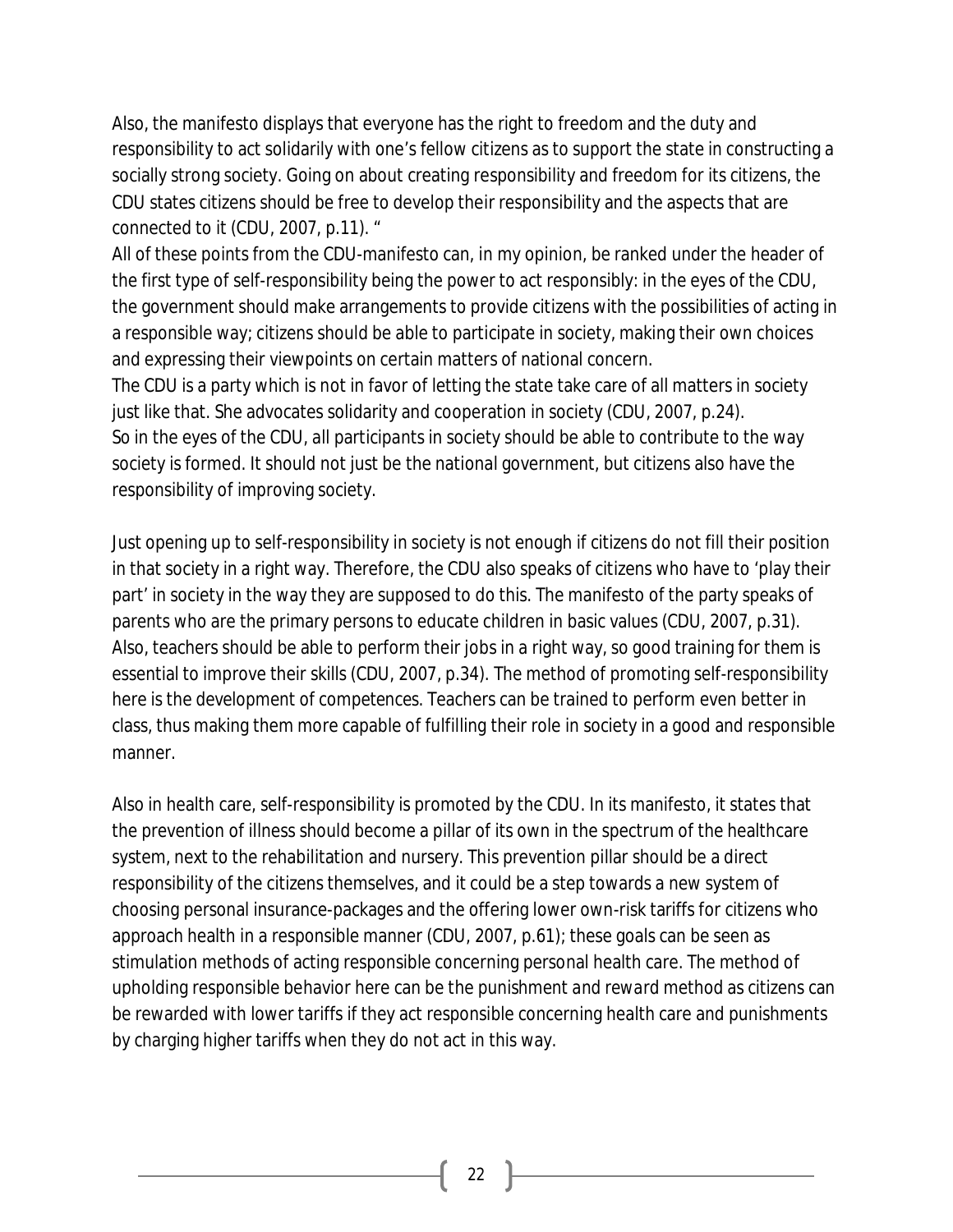#### **Conclusion**

Overall, the CDU is a party that is greatly in favor of promoting self-responsibility for the citizens in the German state. It believes that the state is not the actor that has to shape society on its own; citizens can help in this by acting in a responsible manner for themselves and towards each other. This can be seen in the statement of citizens having to act in solidarity with one another. Also, the party states that when citizens have the possibility to act in a responsible manner, they should be solidary with their fellow citizens; as stated, citizens should act in such a way as to bear responsibility for their own actions, as well as to preserve and support others who do not acquire these freedoms so easily. Third, self-responsibility as a virtue is addressed in stating that parents are the first persons to educate their children in basic values, this implies that they have to act like this and fill their role in society in a good manner; the same applies to teachers.

All in all, the CDU is, when looking at its manifesto, a party that sees a good potential in the development of self-responsibility in the German state. It tries in several ways to implement, improve, and strengthen it.

#### **Christlich-Sociale Union**

The CSU states in one of the first chapters that it is essential to differentiate between the tasks the government must perform in society and which tasks can better be left to the citizens themselves (CSU, 2007, p.18). This can be seen as a way of stating that self-responsibility should be promoted towards citizens.

The party focuses on the responsibility that citizens should have towards each other. In her manifesto, it is stated that everyone is responsible for the development of his or her capacities and that only that attitude can stimulate people to develop their personalities; not at the cost of others, but especially for the benefit of all in society (CSU, 2007, p.28). To promote this way of thinking among citizens, there should be education and training, in the eyes of the CSU. Looking at this, it can be stated that the CSU aims for a self-responsibility in the form of a *power* as wel as as a *virtue* here where the possibilities are created for everyone to develop and use his or her potentials for the benefit of all, supported by ways of competences-development. Or, as it is stated: "*Wer je nach seiner Begabung das Beste aus seinem Leben macht und dabei Selbstentfaltung nicht auf Kosten anderer lebt, leistet viel für das Allgemeinwohl*" (CSU, 2007, p.35)

Responsibility in the shape of a task can also be noted in the manifesto in the aspiration towards the proper education in values towards children, by making the parents and teachers responsible for these matters (CSU, 2007, p.36). On top of this, the CSU states, are parents primarily responsible for the raising of children. It is seen as their task to act responsibly in this matter.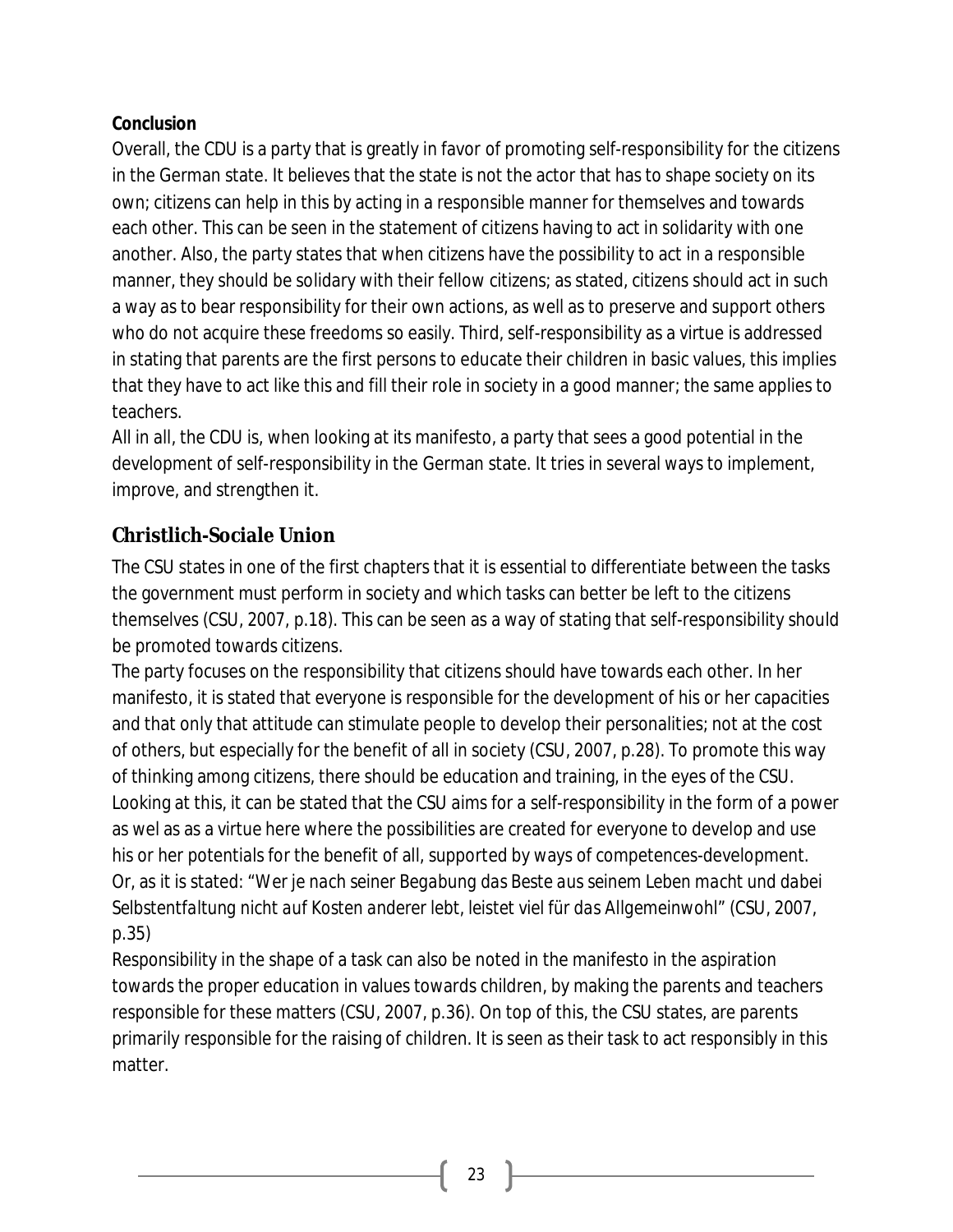Also in healthcare, the party states that self-responsibility should be applied, as all citizens should have the duty to help themselves within the framework of their capacities (CSU, 2007, p.110). This can be seen as self-responsibility in the shape of a task; whenever one has the capacity to act (help him,-/herself) in certain situations, one should act accordingly.

#### **Conclusion**

All in all, the CSU does not mention self-responsibility much in its manifesto. However, it can be stated that the party does want to create the opportunity for citizens to act in a responsible manner in society. The core matters that are addressed in this respect are being responsible for others in society; if you have the capacities to help others, you should take the responsibility to do so: one has to act in such a manner that others in society can be able to benefit from each other's actions. Also, the correct execution of the task of several types of citizens is addressed, with the according responsible way to act; parents are the primary people responsible for the correct value-education of their children, and teachers have to act responsibly from their role in society in education and developing the children that they teach in class.

#### **Sozialdemokratische Partei Deutschland**

Of the three German political parties I have chosen for this analysis, the SPD makes the least notion of self-responsibility in her party manifesto.

In the eyes of the SPD, democracy builds on citizens who take responsibility and who stand up for one another. The party sees this mainly in the form of people taking part in social activities like clubs and foundations (SPD, 2007, p.17). This can be seen as a form of self-responsibility as a virtue, as people actively commit themselves to, and take responsibility for, the forming of a better and closer community life in their neighborhood (and maybe even beyond that). Another aspect of society that is treated is integration of foreigners into the German society. The SPD thinks that immigrants should integrate themselves while society offers them the possibilities to do so (SPD, 2007, p.20). It is seen as a task of both sides (immigrants and residents) to make the process of integration work. So here it is responsibility as a task for both sides; as the immigrant has the social task of adapting to the 'new' culture he is entering, and the native residents have the social task of receiving the immigrant in a socially acceptable and open manner.

The third aspect of society in which self-responsibility can be noted is that of consumerism. Here it is more of a responsibility for manufacturers and sellers of products to make sure that consumers are aware of how the products and services they purchase are created and rendered. So in this way the opportunity to choose products responsibly is being strengthened, if it is up to the SPD (SPD, 2007, P.29). Citizens will have a better position to act and purchase responsibly, for example concerning the use of expendable resources, than they had before.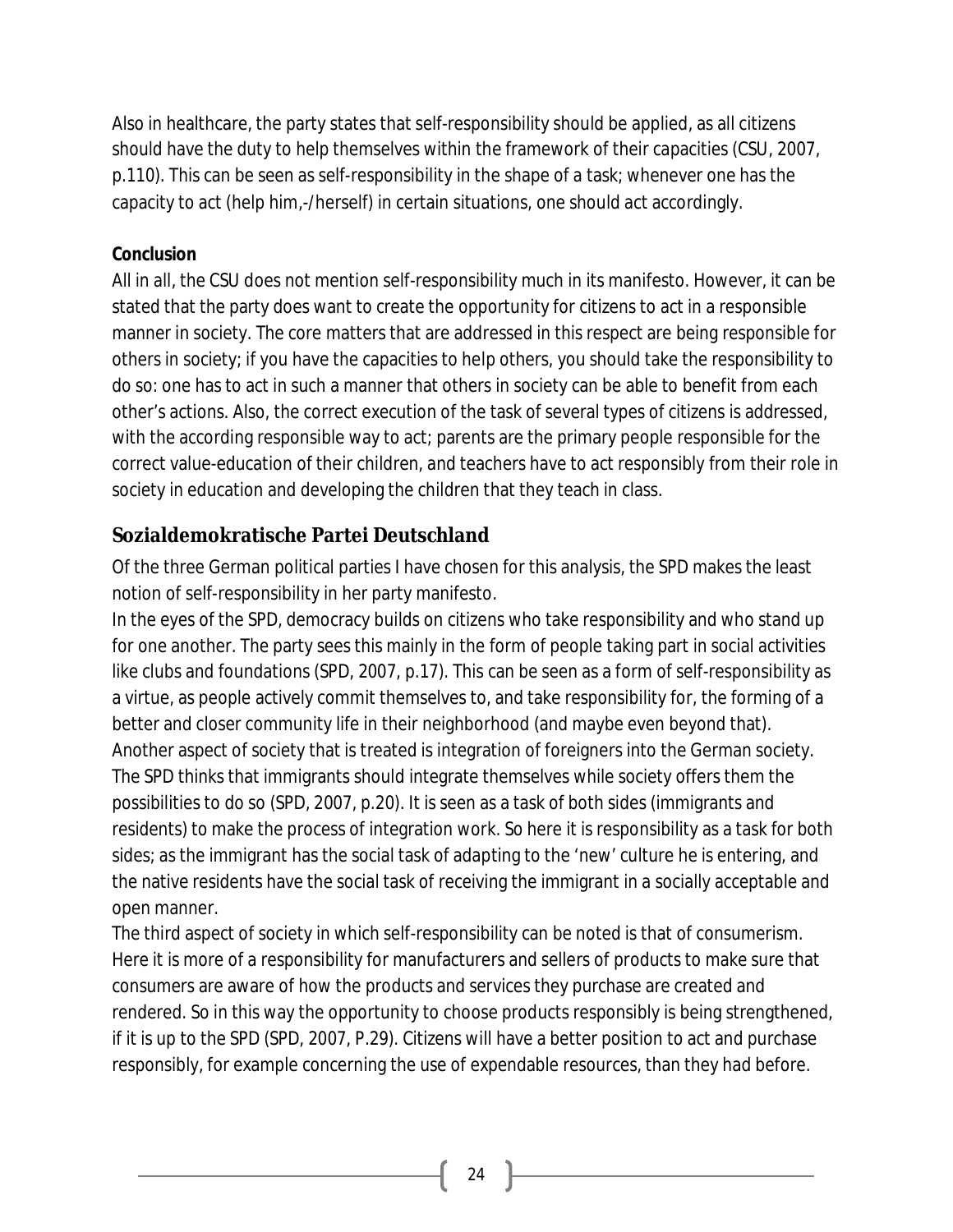#### **Conclusion**

The SPD does not mention self-responsibility much in her manifesto. Then again, in certain areas the party does make it clear that it should be promoted and rewarded more. This is mainly done in the area of participation of citizens in organizations, in the social way of participating in the process of integration and the creation of the opportunity for citizens to buy their products in stores while being well-informed of possible environmental consequences, improving their freedom of buying goods that are also socially acceptable.

#### **Conclusion**

In the table below it can be seen how the different political parties in Germany mention selfresponsibility in their manifestos in the light of the theories used in this thesis. The most noticeable conclusion one can draw from this overview is that the shape of *accountability* is hardly to be seen in Germany; all of the analyzed parties focus on creating possibilities for citizens and stimulating them to enter into a social life with their compatriots. Also, one can see that the CDU is relatively the most 'developed' when it concerns selfresponsibility; the party mentions the concept in the most explicit manner of the three parties analyzed.

| <b>Political Party</b> | CDU | CSU | <b>SDP</b> |
|------------------------|-----|-----|------------|
|                        |     |     |            |
| <b>Type</b>            |     |     |            |
| of self-responsibility |     |     |            |
| Power                  | Χ   | X   | Χ          |
| Accountability         |     |     |            |
| <b>Task</b>            | χ   |     |            |
| Virtue                 | X   | X   | Χ          |

## *4.2 France*

#### **Introduction**

The parties I have selected for my analysis of the position of self-responsibility in the views of French political parties are the Union pour un Mouvement Populaire (UMP), the Parti Socialiste (PS), and the Front National (FN). The choice for the first two parties is based on their prominent position in the French politics, as well as those parties having supplied the final two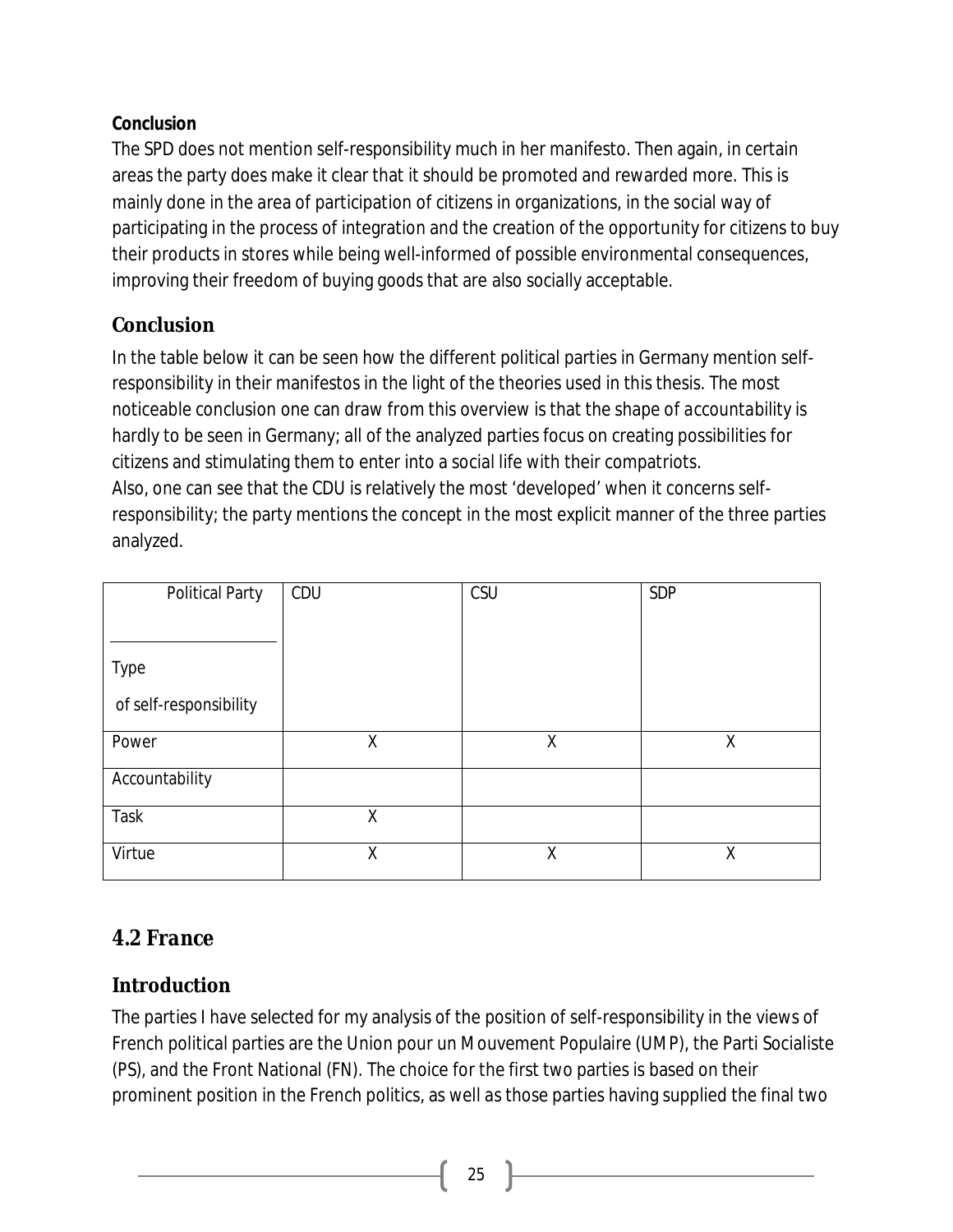contestants for the last French presidential elections. The Front National has been chosen because it has been, and still is, one of the most outspoken opposition parties in the French political system, under the leadership of Jean-Marie Le Pen.

#### **Union pour un Mouvement Populaire**

The UMP provides for a complete chapter on responsibility in its manifesto of values. "Being free, is being responsible" is one of its core sentences in this chapter. It seems from this statement that the party is largely in favor of providing the French citizens with the opportunities to be free and act in a responsible manner towards each other. According to the UMP, responsible behavior is seen as having certain rights but also obligations towards others. The main focus here is that citizens should be aware of their responsibility towards future generations concerning their choices (UMP, ?, p.2).

Also, the party emphasizes social responsibility within the family. Older people should look after the development of the young ones, whereas the younger people should take care of their elders (UMP, ?, p.3).

In their long-term plan, the UMP advocates that people who are unemployed should take the responsibility to make attempts to end this situation. This would be in the best interest of the social system of France, according to the party (UMP, 2006, p.5). This form of responsibility can be classified in the category of a *task*; citizens who are unemployed but fall within the potential labor-population should fulfill their task in society in the right way, which is (trying to) find work and not profiting of the arrangements that are available while they are fit to go to work. In addition to this, everyone who is still of the working ages is called upon to find an activity that is best suited to their possibilities (general interest activities, group-work, etc.) (UMP, 2006, p.38). This phenomenon can be classified as self-responsibility as a form of *accountability*, as these people receive government support and they should use this support to eventually return in the labor-process in whatever form.

In another field, the responsibility of the families and parents is encouraged. The UMP believes that the family is indispensable to the formation and education of the new generations; they are the main institutions through which basic values are being taught to the younger generation. The party believes that the family supports the state in a great number of areas (UMP, 2006, p.41). This conception can be seen as a way of promoting self-responsibility as a task; Parents should raise their children according to the values that are accepted in society and not in deviant values, thus fulfilling their task in society.

The third and last spearhead in the documents of the UMP is the creation of more freedom and responsibility for women. Women should have more choice in how they live their lives. This falls into the category of self-responsibility as a power; women should be given the possibilities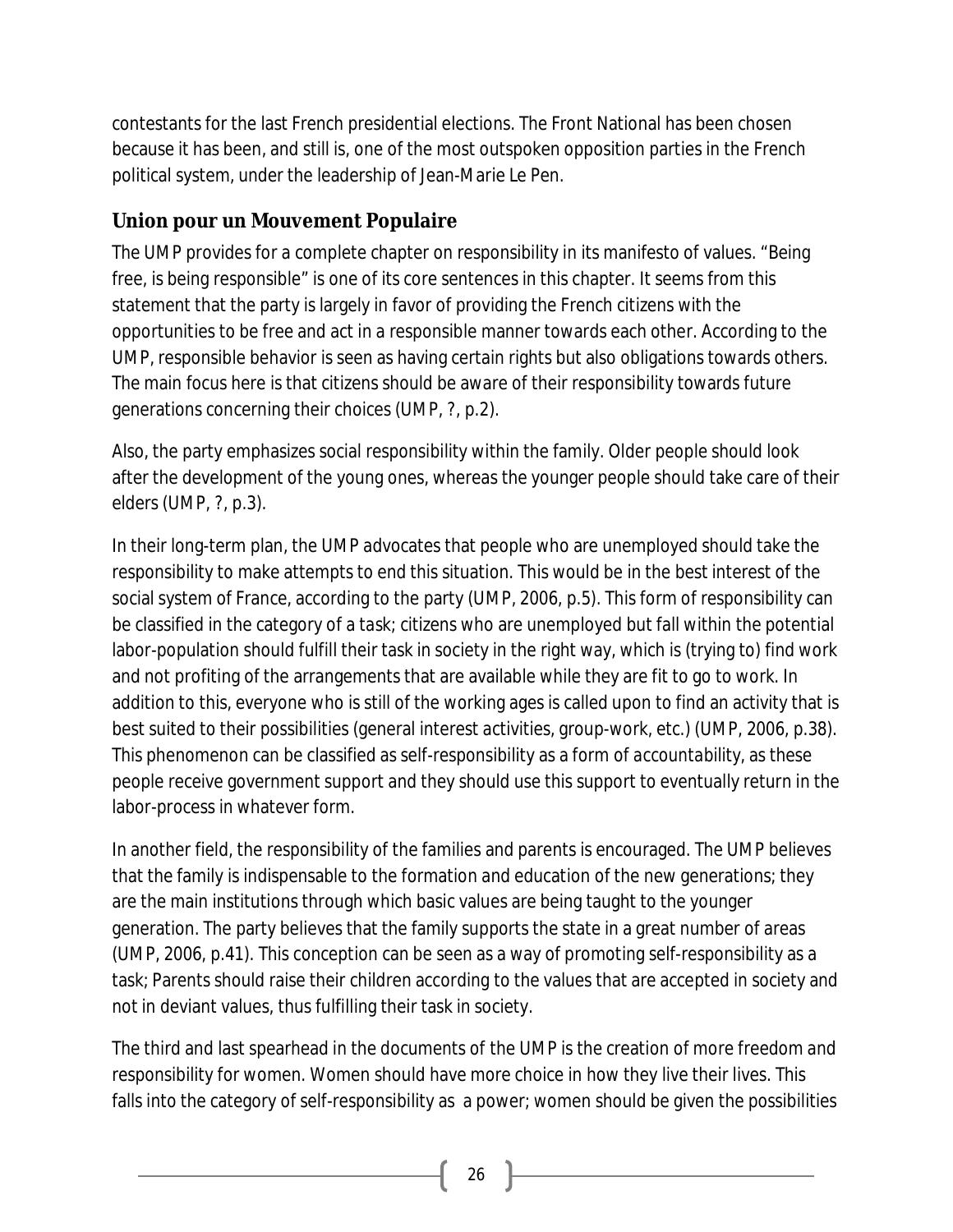to act in a responsible manner with the pro's and con's that are associated with that kind of life. On the other hand, men should be pushed more into the role of the parent, thus creating a selfresponsibility as a *task* for men to raise their children in a correct way (UMP, 2006, p43).

#### **Conclusion**

Overall, self-responsibility for the UMP takes its shape mainly as a task; people who are able to work should not be profiting of the government but they should try to find some kind of work so they can contribute to society and not parasitize on it. This could also be classified as selfresponsibility as a *virtue* as people should be stimulated to act socially responsible. Another way of promoting the *task*-side of responsibility is stimulating the role of the family in society; the family is important to the value-education of children and parents should carry out their task as such in a responsible an socially correct way.

Finally, the opportunity to act responsibly should be created for all, according to the UMP. Women should also have the opportunity to make their own choices in life and to act responsible in this.

#### **Parti Socialiste**

The Parti Socialiste, or Socialist Party, is mostly state-oriented in her manifesto. Selfresponsibility does not play a large part in it. The party believes that there should be a permanent redistribution of resources and financial means to offer all citizens equal chances to live their lives (PS, 2008, p.2). Though not explicitly stated, this may mean that the PS does want to construct a society in which people all have the same possibilities to live a free life, with the responsibility that comes along with that. This would fall in the category of self-responsibility as a power; wherein the government creates opportunities for its citizens to act responsibly.

Furthermore, the party believes that all citizens should have access to proper educational facilities during their entire lifetime to make sure and promote that people live their lives in a socially responsible way (PS, 2008, p.3). This can be seen as a *strengthening of competences* as related to self-responsibility as a task and virtue.

#### **Conclusion**

About the Parti Socialiste we can be short concerning self-responsibility. The party does not speak of it in an extensive matter in her manifesto. However, it is in favor of providing equal chances to all citizens in areas like law, labor and the resulting freedom. So eventually, the goal is to make all citizens receive equal chances to develop (a.o. socially) in society.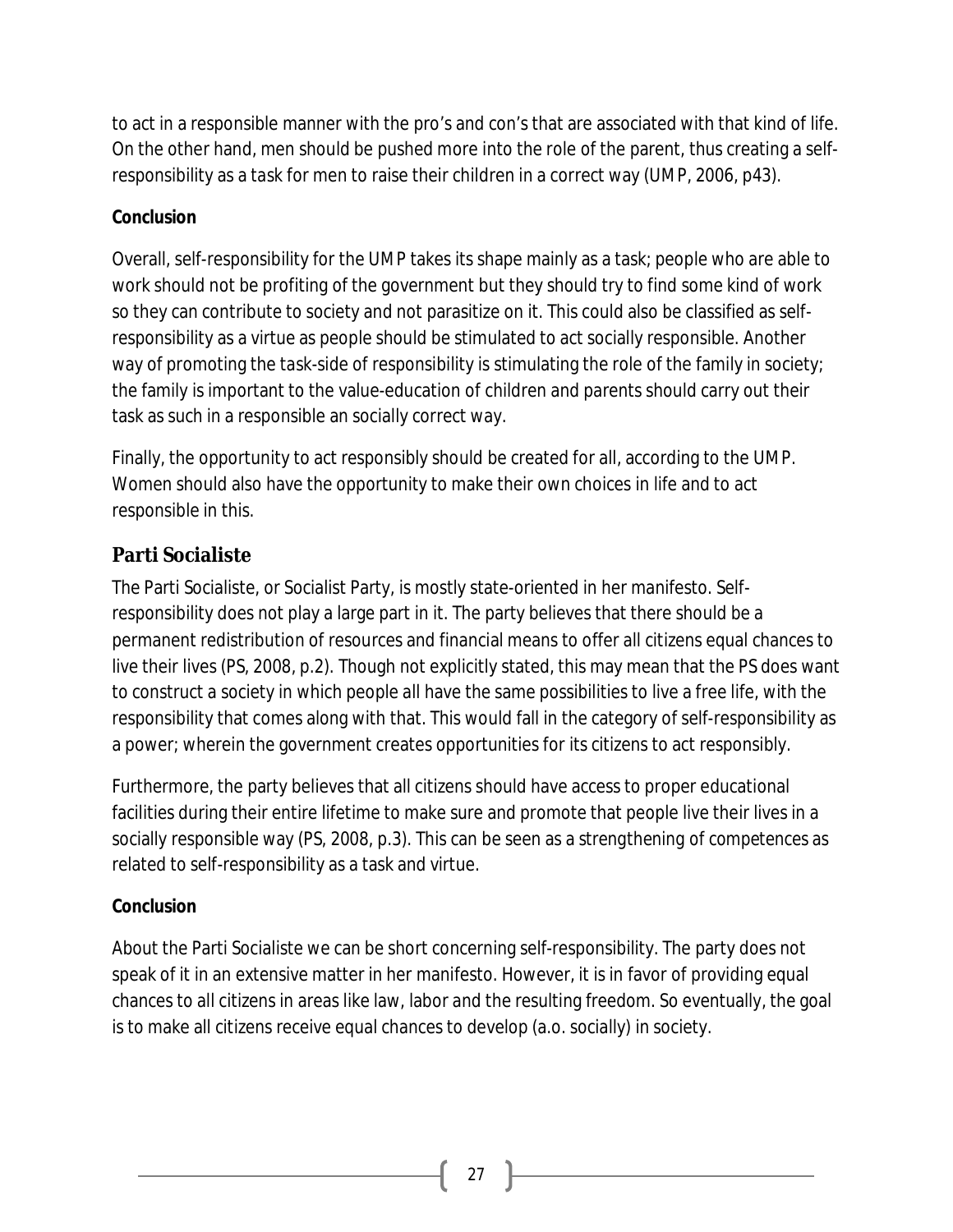#### **Front National**

The situation of the Pari Socialiste also comes up in the manifesto of the Front National. The party does not speak of self-responsibility in an extensive way in its documents, but more about the role of the state in social matters (FN, 2007, p.11).

However, there is one point of notice that the FN addresses concerning responsibility of its citizens. The party believes that the parents are primarily responsible for the correct raising of their children, as can be seen in the documents of other parties discussed in this thesis, but here the party believes there should be a opportunity to choose for the parents to lead a family life or to aim for a professional career (or a combination of both) (FN, 2007, p.16). So the FN wants to create freedom for the parents to choose the way they want to live their lives.

#### **Conclusion**

All in all, I can be short about the position of self-responsibility in the views of the Front National. The party does not mention it explicitly in its manifesto; instead it is more concerned and gives more attention to the position of the state in both national and international matters. There is some attention being given to the fact that parents should be given more of a choice in how to organize their lives, thus creating more freedom for them along with more responsibility, but more is not addressed concerning responsibility.

#### **Conclusion**

What can be seen in the French situation is that the political parties in general do not give extended attention to implementing self-responsibility amongst the citizens. The UMP does state some matters that can be related to self-responsibility, but the other two parties that have been analyzed mention it a little bit to totally not.

| <b>Political Party</b> | <b>UMP</b> | <b>PS</b> | <b>FN</b> |
|------------------------|------------|-----------|-----------|
| <b>Type</b>            |            |           |           |
| of self-responsibility |            |           |           |
| Power                  | Χ          | X         |           |
| Accountability         | Χ          |           |           |
| Task                   | Χ          |           | χ         |
| Virtue                 |            |           |           |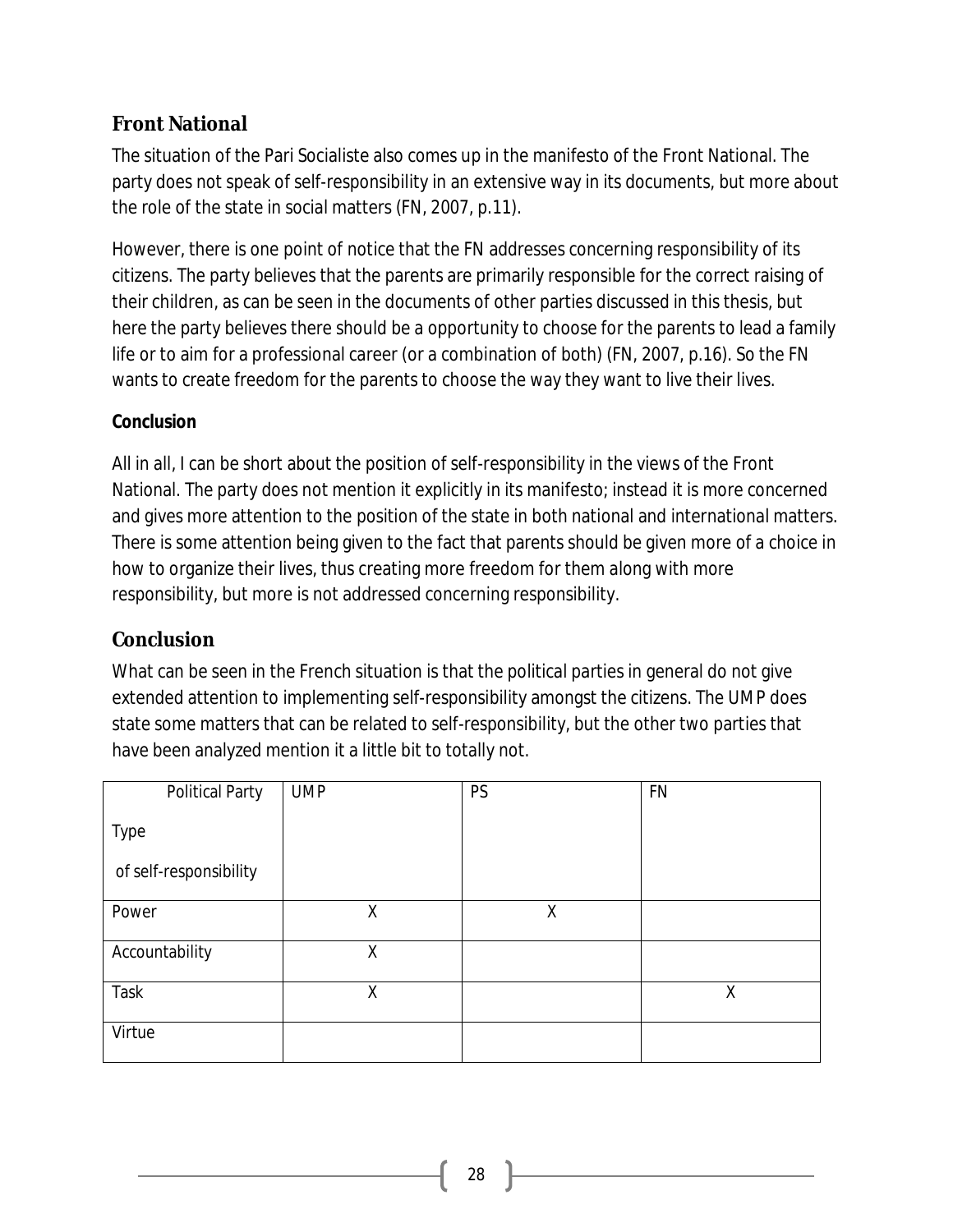## *4.3 Chapter Conclusion*

Now that we have looked at the position of self-responsibility in the views of several political parties in both Germany and France, several matters are to be seen.

First of all, in Germany the concept seems to have acquired a relatively more influential place on the political agendas of the parties than in France. All examined German parties make more or less explicit notions in their manifestos of the fact that citizens should be provided with more self-responsibility. Also, the areas in which it should be promoted are quite clearly defined. In France, however, parties seem to be less interested in promoting responsibility for citizens. The concept is less explained than in the German manifestos, and it seems that the state will continue to maintain a relatively high level of control concerning the lives of the French citizens.

Second, it can be seen that in both countries the emphasis lies in the solidary actions amongst the citizens. In all manifestos, if there is notion of self-responsibility, this notion focuses mostly on the interaction between citizens in society, and on a lower scale on the freedom of citizens to develop themselves as individuals.

A third and last point that catches the eye is that in both countries, responsibility for future generations takes up an important position in the manifestos of the parties. Citizens should not only carry responsibility for their actions towards their fellow citizens, but as well towards the generations that will follow them.

When comparing the position of self-responsibility in Germany and France to the situation in the Netherlands as described in the theoretical framework, it can be seen that the concept takes a significantly lower place on the political agendas in these countries, whereas in the Netherlands, the concept is being applied in several sectors in the Netherlands in a more or less explicit way, if following the 206 report by Ossewaarde. Of the two countries, in Germany the concept seems to be shining through the most; parties there seem to be more open to the active participation of citizens in social life, making notions of the importance of the social role of parents, teachers and people participating in social organizations. On the other hand, in France the parties seem to be more reluctant concerning these matters, looking at the amount of attention they give to promoting and emphasizing the roles of previously named groups in society.

All in all, I believe that the German political parties approach the situation in the Netherlands the most, whereas in France self-responsibility is still given a more or less secondary role in the views of political parties.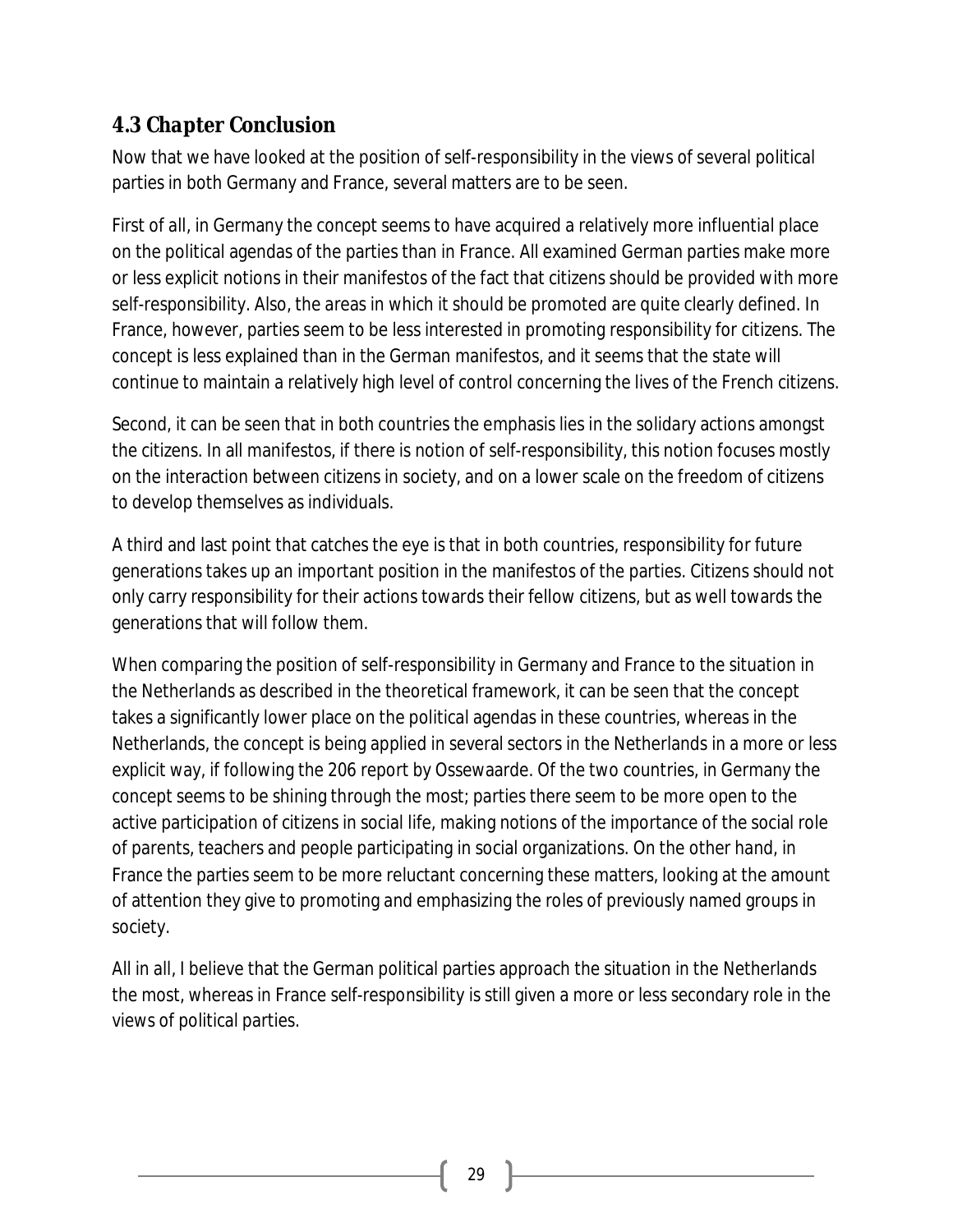| Analyzed country            |         |                  |
|-----------------------------|---------|------------------|
| Type of self-responsibility | Germany | France           |
| Power                       | 3       | $\overline{2}$   |
| Accountability              | 1?      |                  |
| <b>Task</b>                 |         | $\overline{2}$   |
| Virtue                      | 3       | $\boldsymbol{0}$ |

This table gives an overview of how self-responsibility is mentioned in political party manifestos in Germany and France by indicating how many of the three parties analyzed in each country have mentioned the type in their manifesto. The conclusion that has been put forward above is illustrated here in that self-responsibility is mentioned more in Germany than in France.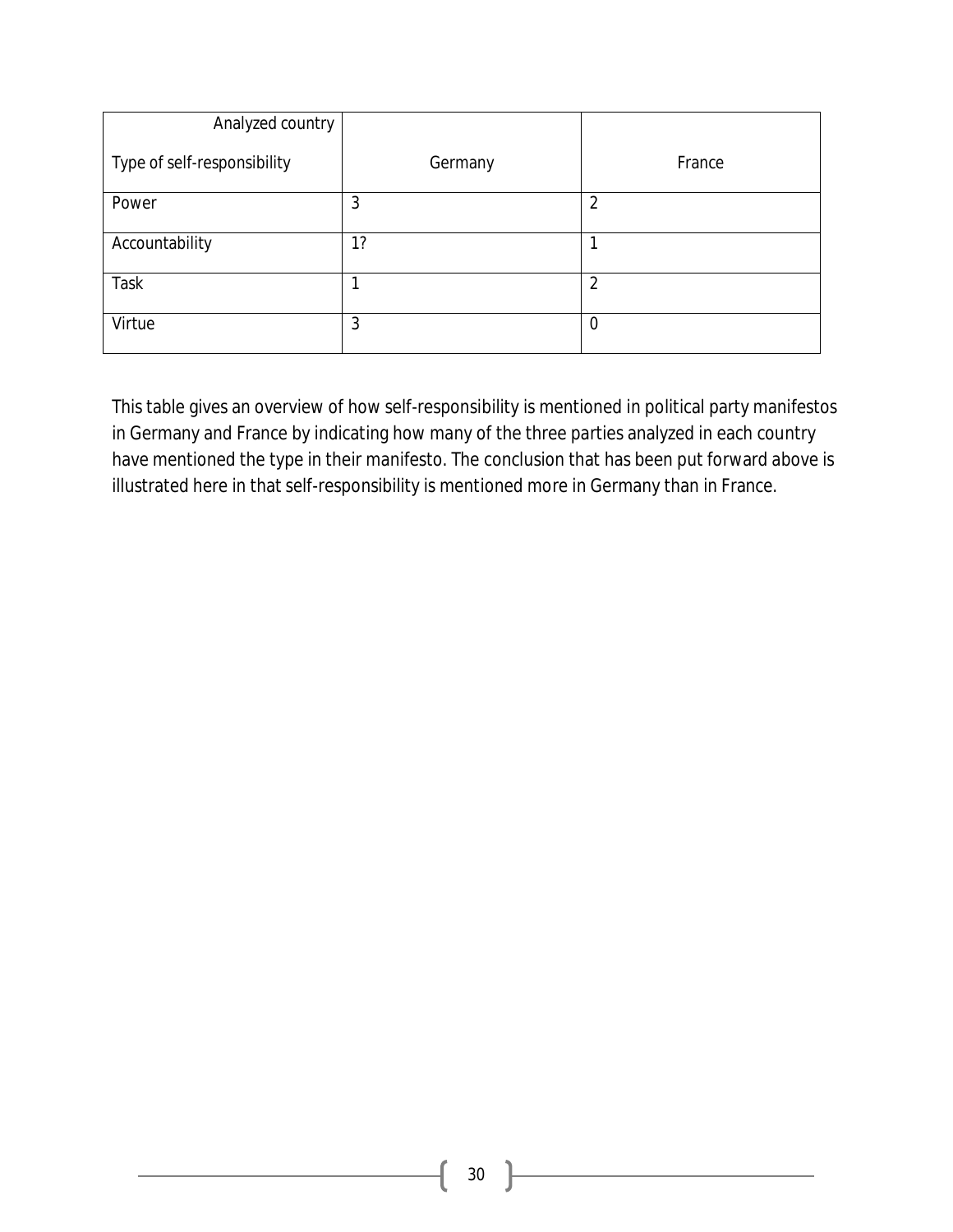# **Chapter 5: Conclusion**

In this thesis I have made an attempt to encompass the position of the concept of selfresponsibility in the views of leading political parties in Germany and France.

Of course, self-responsibility can be classified in a various number of ways, however for this analysis I have stuck to the categorization that is described by Ringo Ossewaarde in his 2006 report *Eigen Verantwoordelijkheid, Bevrijding of Beheersing?* in which he outlines four categories in which self-responsibility can be organized. These are: as a *power*, as *accountability*, as a *task*, and as a *virtue*.

To analyze the different party manifestos of the German and French political parties, I have followed the ways of a discourse analysis. There are two ways of conducting this type of analysis; the Anglo-American way which focuses mostly on power relations, and the French way which focuses on the opinions and views of different actors in a (political) arena. I have chosen for the second approach, as this thesis is not aimed at analyzing which party has the most influence in the arena but on what position self-responsibility takes in the views of the different parties and what this means for the position of the concept on the political agenda.

To make a proper analysis of the position of self-responsibility in German and French politics, I have focused on the manifestos of several leading parties in these countries. The reason I have chosen to analyze only their manifestos is that because these documents display the views of the party over a longer period of time and not focus on a specific moment. Through this broader view I believe that they can give a more accurate image of how certain concepts and ways of thinking are embedded in the party's views.

Having conducted the analysis, a few interesting matters can be distinguished. First, it seems that in the German politics, the leading parties are giving more attention to self-responsibility than in the French situation. Citizens are, in the party manifestos, given more importance in the development of the fields of health-care, education and social life. The parties believe that citizens can contribute in a large manner to the formation of a more solidarily organized state. However, although these images are drawn in the manifestos, the concept is not used in a very large scale. Attention is given to the societal strengthening of the position of the citizen, but the information was not very extensive.

In the French situation, it seems that political parties mainly want to attempt to keep the control mostly at the state level. Self-responsibility is given a place in the party manifestos, but it is not a very significant one. The focus that can be seen when we look at the parties together is that all are trying to stimulate the role of the parents in society to play a responsible role in the education of the younger generations. Mostly in France, the focus lies on the responsibility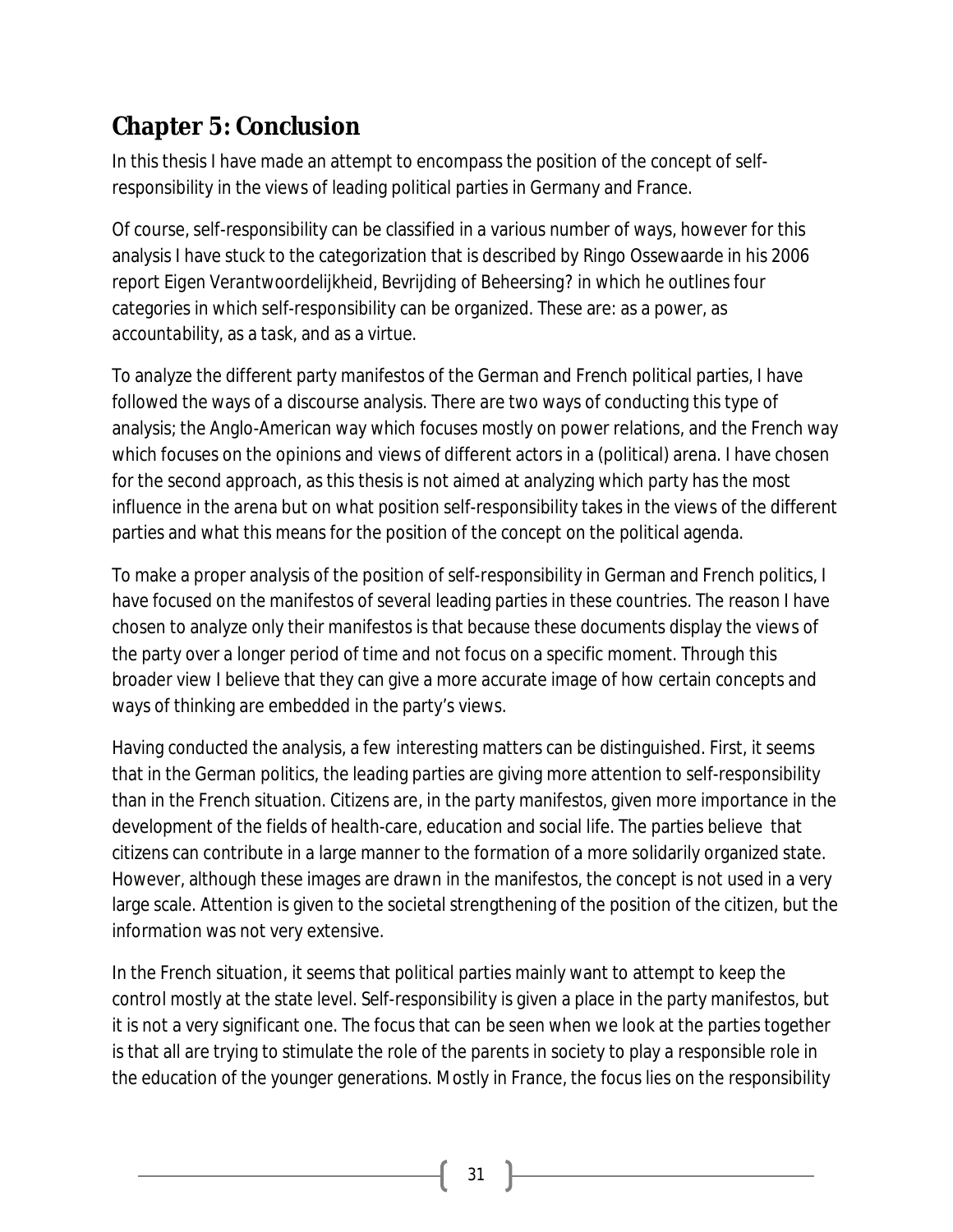of citizens as a *task*. The emphasis lies in the citizens acting according to their role in society, being a parent or a labor-skilled person.

When looking at both countries, it can be seen that self-responsibility has a stronger role in the views of political parties in Germany than in France. The parties in Germany emphasize more on the role of the citizens themselves, having the views that parents should take the responsibility of raising their children in a proper way and the responsibility of their personal tariffs and packages in health-care. In France, it seems that self-responsibility has not developed in the same way; it is still comparatively small in the manifestos of the analyzed political parties. It can be concluded that self-responsibility is, at the moment, not very high in on the political agenda in both countries, however in Germany it is developing at a faster rate than in France.

Compared to the situation in the Netherlands, however, both countries give a lower amount of attention to the concept of self-responsibility in their manifestos; whereas in the Netherlands the concept is widely discussed in several fields. The German parties approach the Dutch situation in the best way, but there is still a considerable gap between the attention given to self-responsibility in the Netherlands and in Germany or France.

## *Discussion*

Having come to the end of this thesis, some questions still remain. For instance what do the results of the research actually mean? Is it the case that in Germany citizens are more addressed and stimulated to choose freely and are motivated more by government to act in a socially responsible way, looking out for each other and the good of all of society, while in France the government believes that citizens should not be concerned with the social organization of society, but that the state is practically the sole actor to make sure society remains pleasant for all citizens? I believe it is too short-sighted to make this conclusion based on my research. Of course, from the results it can be seen that in Germany, citizens enjoy more responsibility in the views of political parties than in France, but to conclude that they *actually* enjoy more freedom and responsibility there will have to be more elaborate studies on this topic for which the timeframe for this thesis is not extensive enough.

When looking at the types of self-responsibility that have been noticed in the national cases, there is a difference in that in Germany the emphasis is mostly on self-responsibility in the form of a power and a virtue, while in France virtue is not to be noticed. Does this imply that in France, the stimulus from the political parties to citizens to participate in social groups and associations does practically not exist? Again, I believe that this research is not extensive enough to make this conclusion. Further, more elaborate research will be necessary to be able to connect concrete answers to this question.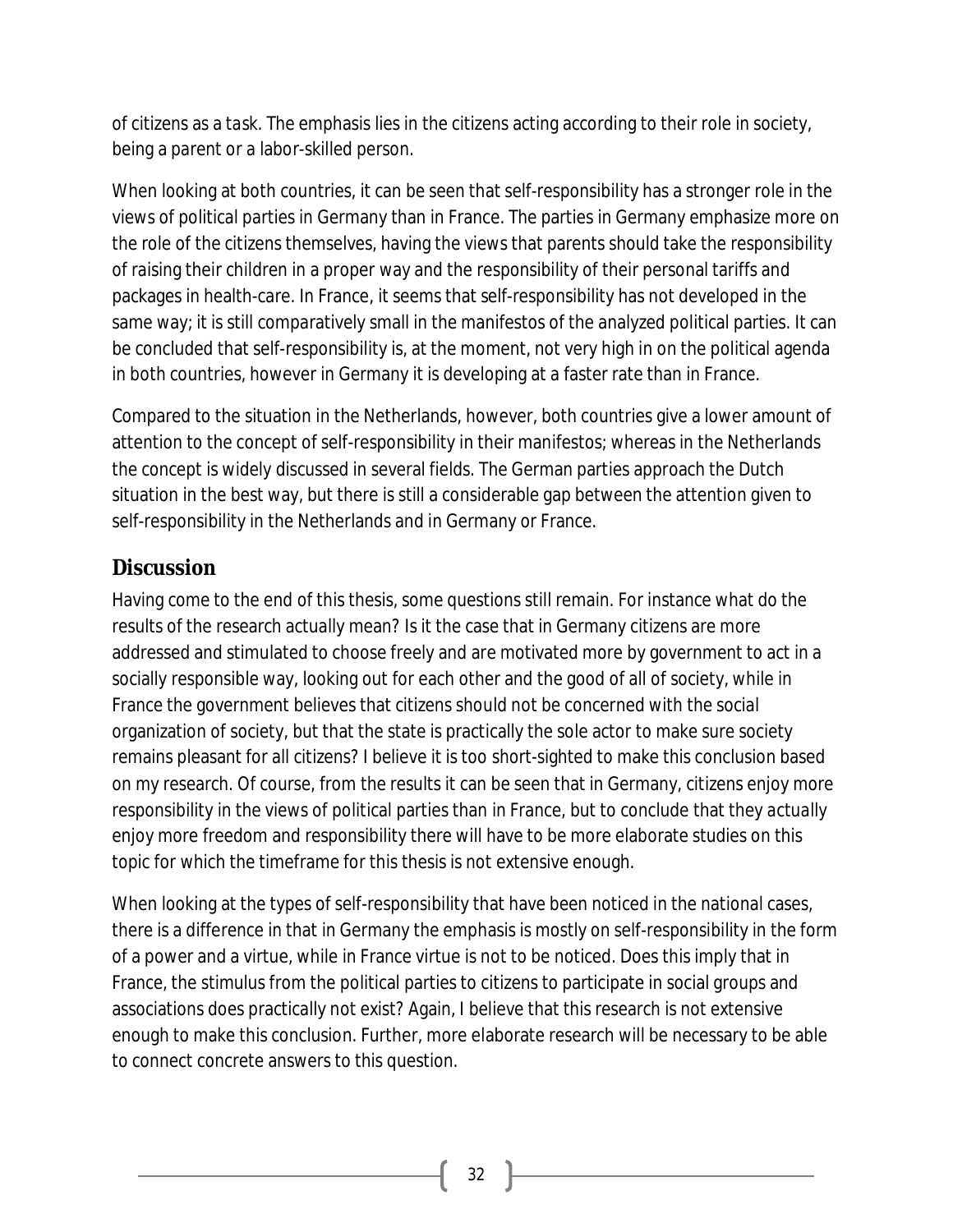What I believe this thesis has made clear is that there are some significant differences between how political parties in Germany and France concern themselves with self-responsibility for their citizens. Concrete conclusions cannot be drawn, however, because of the limited size of my thesis, but one can state that in Germany the state is more concerned with giving citizens freedom and responsibility than in France. A reason for this can be that the German government is of a less centralized order than in France and does not want to maintain control over all matters in society, whereas in France it wants to keep this form of control. To gain a complete insight of the exact position of government concerning self-responsibility and the manner of wanting to control from the government, more elaborate research will have to be conducted.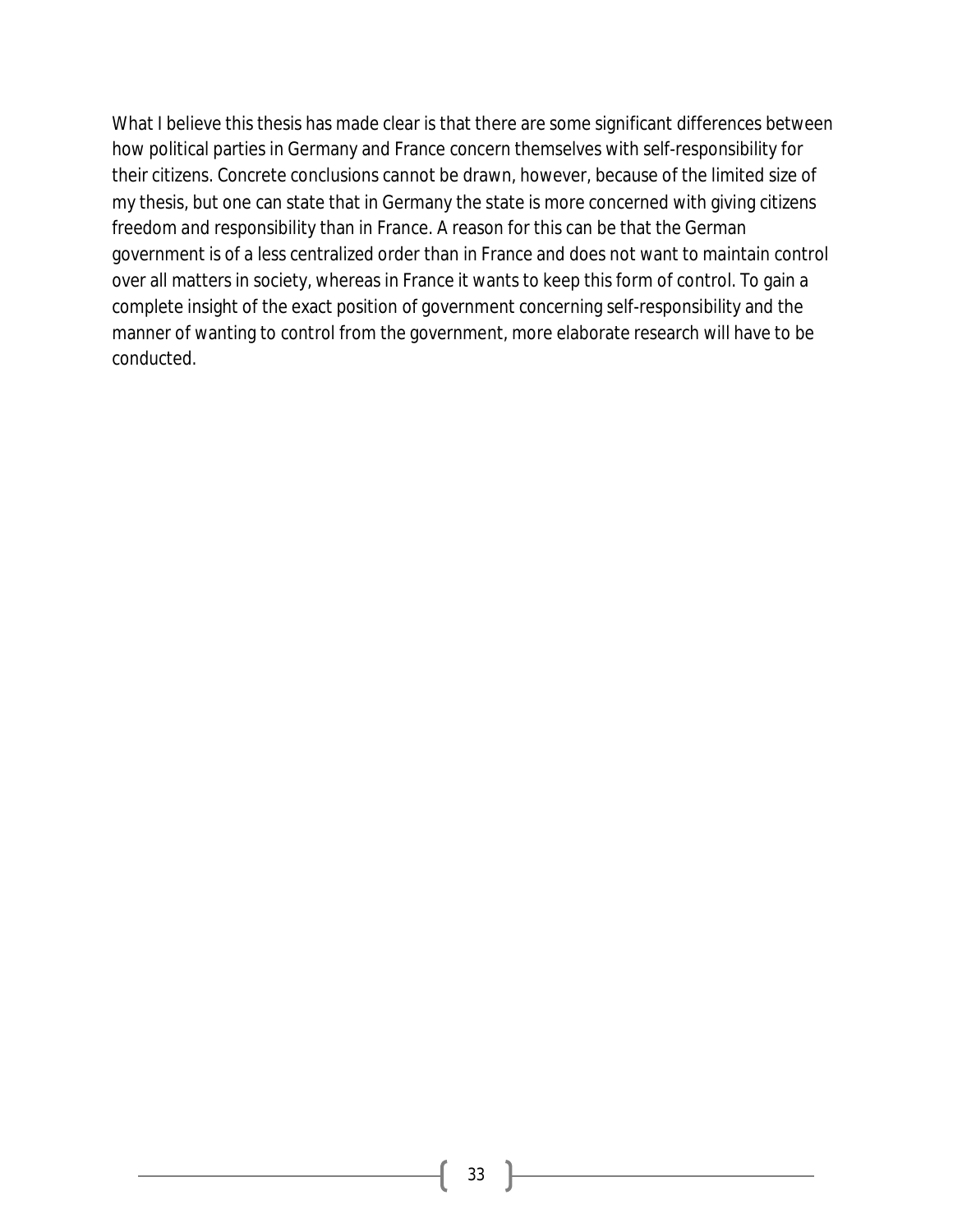# **Bibliography**

- Christlich Demokratische Partei (2007), *Freiheit und Sicherheit, Grundsatze fur Deutschland*, Hannover;
- Christlich-Soziale Union (2007), *Chancen fur alle!; In Freiheit und Verantwortung gemeinsam Zukunft gestalten*, CSU-Landesleitung München;
- Front National (2007), *Programme de Gouvernement*;
- Malpass, A. et al., *Problematizing Choice: Responsible Consumers and Skeptical Citizens*, in Bevir, M. & Trentmann, F., *Governance, Consumers and Citizens: agency and resistance in contemporary politics*, 2007;
- Newman, J., *Governance as Cultural Practice: text, talk and the struggle for meaning*, in Bevir, M. & Trentmann, F., *Governance, Consumers and Citizens: agency and resistance in contemporary politics*, 2007;
- Ossewaarde, R., *Eigen Verantwoordelijkheid, Bevrijding of Beheersing?*, 2006, Chapters 3 & 4;
- Parti Socialiste (2008), *Declaration des Pricipes*;
- Phillips, N. et al., *Discourse and Institutions*, Academy of Management Review, 2004, vol. 29, No.4, pp.636-637;
- Raad voor Maatschappelijke Ontwikkeling, *Verschil Maken: Eigen Verantwoordelijkheid na de Verzorgingsstaat*, 2006;
- Sozial-Demokratische Partei Deutschland (2007), *The Hamburg Progamme: Principal guidelines of the Social Democratic Party of Germany*, Hamburg;
- Thornton and Jaeger (2007), *Research in Higher Education*;
- Union pour un Mouvement Populaire, *Chartre des Valeurs*;
- Union pour un Mouvement Populaire, *Contrat de legislature 2007-2012*;
- White, L.G.(1994), *Policy Analysis as a Discourse*, p.p.509-517.